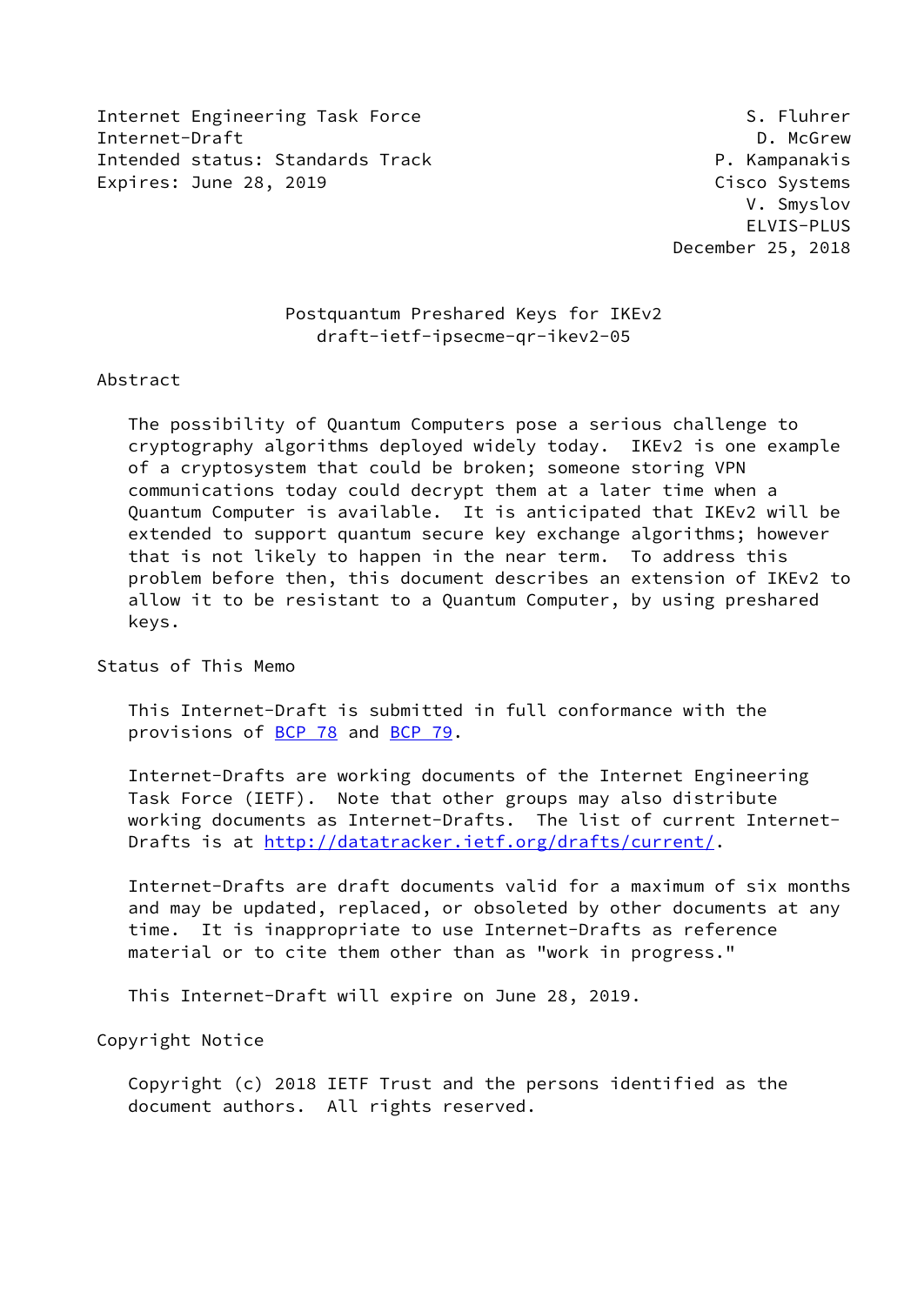<span id="page-1-1"></span>

| Internet-Draft | Postquantum Security for IKEv2 |  |  | December 2018 |  |
|----------------|--------------------------------|--|--|---------------|--|
|----------------|--------------------------------|--|--|---------------|--|

This document is subject to **[BCP 78](https://datatracker.ietf.org/doc/pdf/bcp78)** and the IETF Trust's Legal Provisions Relating to IETF Documents [\(http://trustee.ietf.org/license-info](http://trustee.ietf.org/license-info)) in effect on the date of publication of this document. Please review these documents carefully, as they describe your rights and restrictions with respect to this document. Code Components extracted from this document must include Simplified BSD License text as described in Section 4.e of the Trust Legal Provisions and are provided without warranty as described in the Simplified BSD License.

#### Table of Contents

|                                                                            |  | $\overline{2}$ |
|----------------------------------------------------------------------------|--|----------------|
|                                                                            |  | $\overline{3}$ |
| 1.2.                                                                       |  | $\overline{5}$ |
| 2.                                                                         |  | $\overline{5}$ |
| 3.                                                                         |  | 6              |
| $\overline{4}$ .                                                           |  | 10             |
| 5.                                                                         |  | 11             |
| 5.1.                                                                       |  | 11             |
| $5.2.$ Operational Considerations                                          |  | 12             |
| $5.2.1$ . PPK Distribution                                                 |  | 12             |
|                                                                            |  | 12             |
| $5.2.3$ . PPK-only Authentication                                          |  | 13             |
| 6.                                                                         |  | 13             |
| 7.                                                                         |  | 15             |
| 8.<br>References $\ldots \ldots \ldots \ldots \ldots \ldots \ldots \ldots$ |  | 16             |
| Normative References<br>8.1.                                               |  | 16             |
| Informational References<br>8.2.                                           |  | 16             |
| Appendix A. Discussion and Rationale                                       |  | 17             |
|                                                                            |  | 18             |
|                                                                            |  | 18             |

## <span id="page-1-0"></span>[1](#page-1-0). Introduction

 It is an open question whether or not it is feasible to build a Quantum Computer (and if so, when one might be implemented), but if it is, many of the cryptographic algorithms and protocols currently in use would be insecure. A Quantum Computer would be able to solve DH and ECDH problems in polynomial time  $[\underline{I-D.hoffman-c2pq}]$ , and this would imply that the security of existing IKEv2 [\[RFC7296](https://datatracker.ietf.org/doc/pdf/rfc7296)] systems would be compromised. IKEv1 [\[RFC2409](https://datatracker.ietf.org/doc/pdf/rfc2409)], when used with strong preshared keys, is not vulnerable to quantum attacks, because those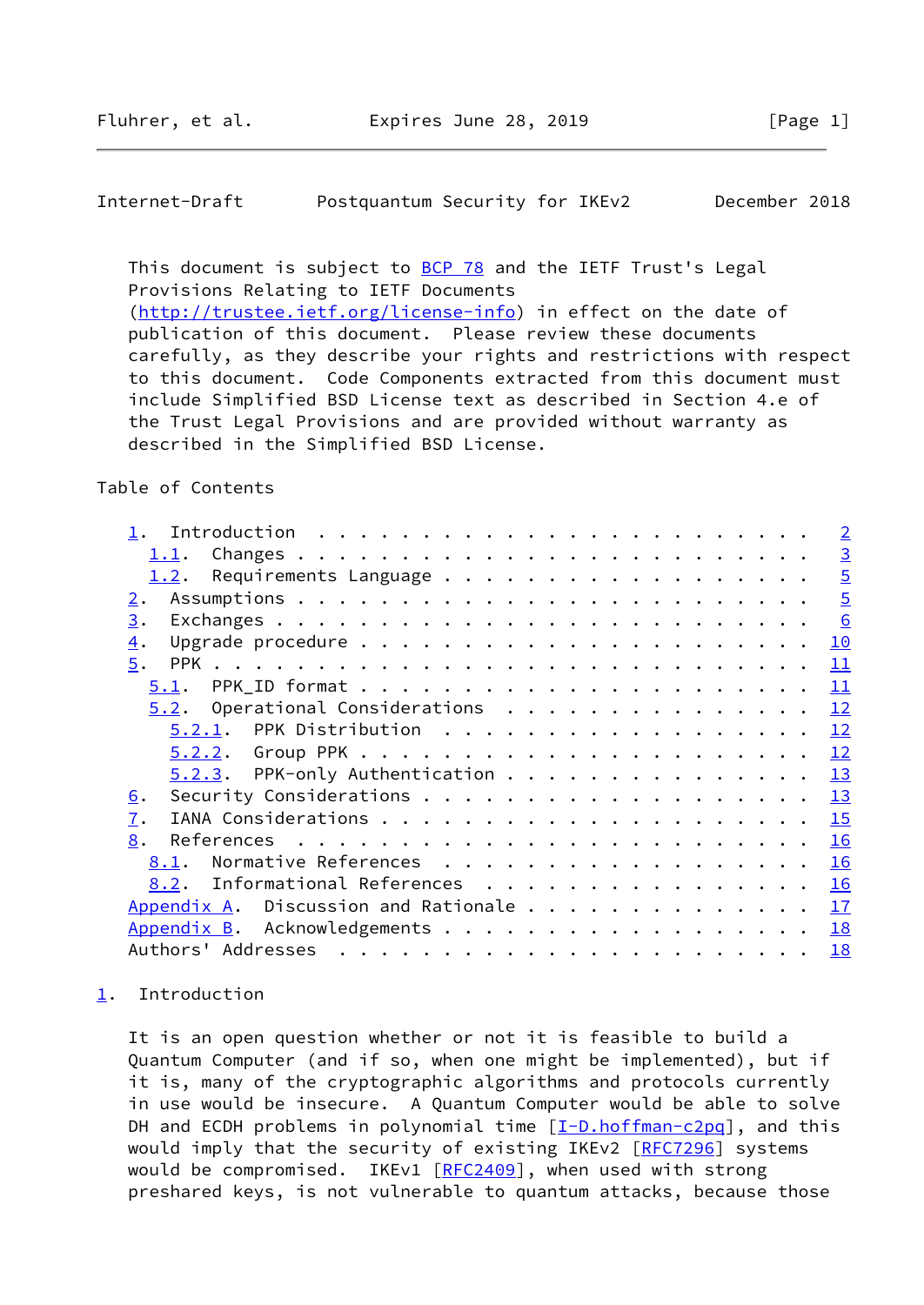keys are one of the inputs to the key derivation function. If the preshared key has sufficient entropy and the PRF, encryption and authentication transforms are postquantum secure, then the resulting system is believed to be quantum resistant, that is, invulnerable to an attacker with a Quantum Computer.

| Fluhrer, et al. | Expires June 28, 2019 |  | [Page 2] |
|-----------------|-----------------------|--|----------|
|-----------------|-----------------------|--|----------|

<span id="page-2-1"></span>Internet-Draft Postquantum Security for IKEv2 December 2018

 This document describes a way to extend IKEv2 to have a similar property; assuming that the two end systems share a long secret key, then the resulting exchange is quantum resistant. By bringing postquantum security to IKEv2, this note removes the need to use an obsolete version of the Internet Key Exchange in order to achieve that security goal.

 The general idea is that we add an additional secret that is shared between the initiator and the responder; this secret is in addition to the authentication method that is already provided within IKEv2. We stir this secret into the SK\_d value, which is used to generate the key material (KEYMAT) and the SKEYSEED for the child SAs; this secret provides quantum resistance to the IPsec SAs (and any child IKE SAs). We also stir the secret into the SK\_pi, SK\_pr values; this allows both sides to detect a secret mismatch cleanly.

 It was considered important to minimize the changes to IKEv2. The existing mechanisms to do authentication and key exchange remain in place (that is, we continue to do (EC)DH, and potentially PKI authentication if configured). This document does not replace the authentication checks that the protocol does; instead, it is done as a parallel check.

<span id="page-2-0"></span>[1.1](#page-2-0). Changes

RFC EDITOR PLEASE DELETE THIS SECTION.

Changes in this draft in each version iterations.

[draft-ietf-ipsecme-qr-ikev2-05](https://datatracker.ietf.org/doc/pdf/draft-ietf-ipsecme-qr-ikev2-05)

o Addressed comments received during WGLC.

[draft-ietf-ipsecme-qr-ikev2-04](https://datatracker.ietf.org/doc/pdf/draft-ietf-ipsecme-qr-ikev2-04)

o Using Group PPK is clarified based on comment from Quynh Dang.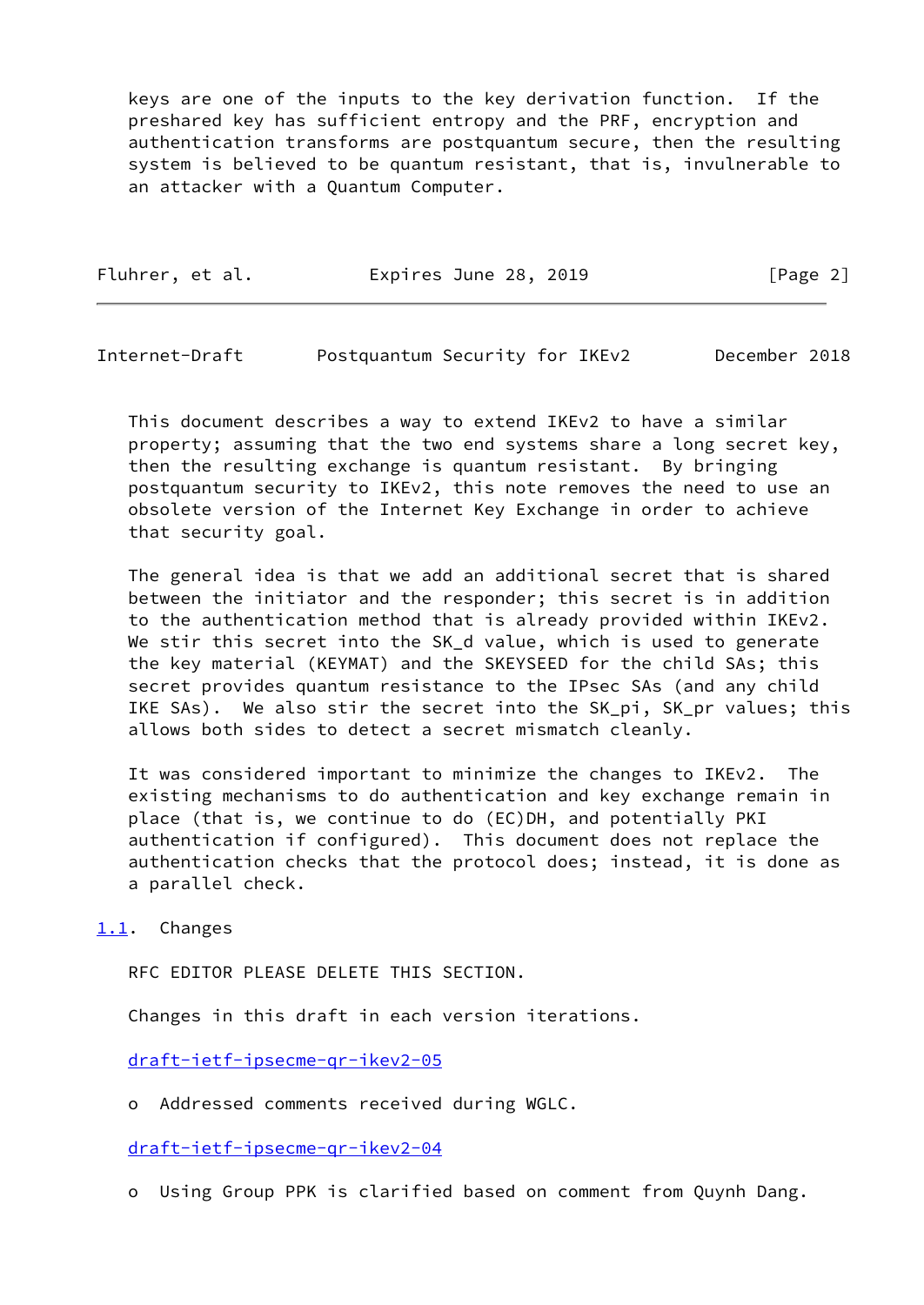[draft-ietf-ipsecme-qr-ikev2-03](https://datatracker.ietf.org/doc/pdf/draft-ietf-ipsecme-qr-ikev2-03)

- o Editorial changes and minor text nit fixes.
- o Integrated Tommy P. text suggestions.

[draft-ietf-ipsecme-qr-ikev2-02](https://datatracker.ietf.org/doc/pdf/draft-ietf-ipsecme-qr-ikev2-02)

 o Added note that the PPK is stirred in the initial IKE SA setup only.

| Fluhrer, et al. | Expires June 28, 2019 | [Page 3] |
|-----------------|-----------------------|----------|
|-----------------|-----------------------|----------|

Internet-Draft Postquantum Security for IKEv2 December 2018

- o Added note about the initiator ignoring any content in the PPK IDENTITY notification from the responder.
- o fixed Tero's suggestions from 2/6/1028
- o Added IANA assigned message types where necessary.
- o fixed minor text nits

[draft-ietf-ipsecme-qr-ikev2-01](https://datatracker.ietf.org/doc/pdf/draft-ietf-ipsecme-qr-ikev2-01)

- o Nits and minor fixes.
- o prf is replaced with prf+ for the SK\_d and SK\_pi/r calculations.
- o Clarified using PPK in case of EAP authentication.
- o PPK\_SUPPORT notification is changed to USE\_PPK to better reflect its purpose.

[draft-ietf-ipsecme-qr-ikev2-00](https://datatracker.ietf.org/doc/pdf/draft-ietf-ipsecme-qr-ikev2-00)

o Migrated from [draft-fluhrer-qr-ikev2-05](https://datatracker.ietf.org/doc/pdf/draft-fluhrer-qr-ikev2-05) to [draft-ietf-ipsecme-qr](https://datatracker.ietf.org/doc/pdf/draft-ietf-ipsecme-qr-ikev2-00) [ikev2-00](https://datatracker.ietf.org/doc/pdf/draft-ietf-ipsecme-qr-ikev2-00) that is a WG item.

[draft-fluhrer-qr-ikev2-05](https://datatracker.ietf.org/doc/pdf/draft-fluhrer-qr-ikev2-05)

o Nits and editorial fixes.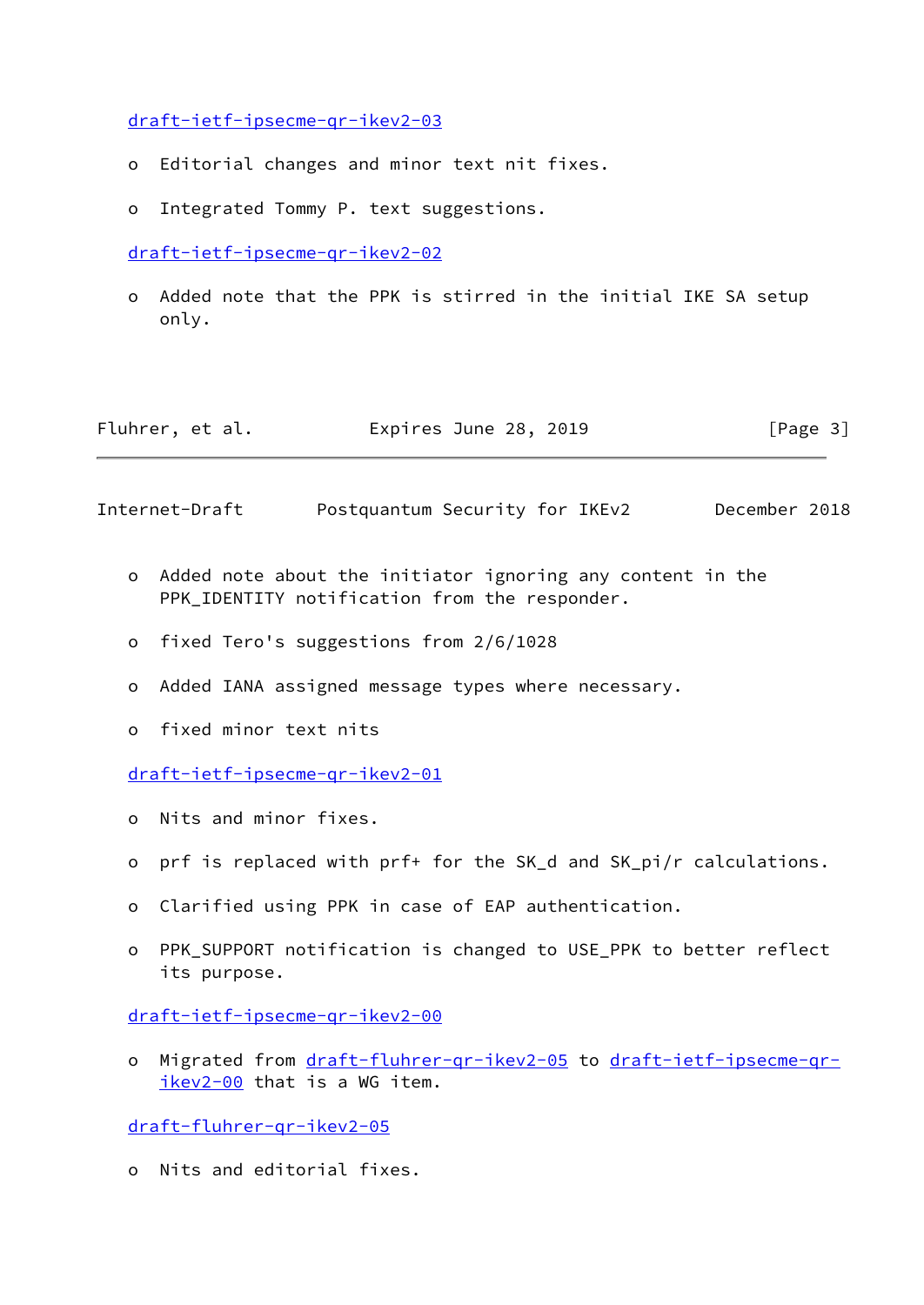- o Made PPK\_ID format and PPK Distributions subsection of the PPK section. Also added an Operational Considerations section.
- o Added comment about Child SA rekey in the Security Considerations section.
- o Added NO\_PPK\_AUTH to solve the cases where a PPK\_ID is not configured for a responder.
- o Various text changes and clarifications.
- o Expanded Security Considerations section to describe some security concerns and how they should be addressed.

[draft-fluhrer-qr-ikev2-03](https://datatracker.ietf.org/doc/pdf/draft-fluhrer-qr-ikev2-03)

- o Modified how we stir the PPK into the IKEv2 secret state.
- o Modified how the use of PPKs is negotiated.

| Fluhrer, et al. | Expires June 28, 2019 | [Page 4] |
|-----------------|-----------------------|----------|
|                 |                       |          |

<span id="page-4-0"></span>Internet-Draft Postquantum Security for IKEv2 December 2018

# [draft-fluhrer-qr-ikev2-02](https://datatracker.ietf.org/doc/pdf/draft-fluhrer-qr-ikev2-02)

- o Simplified the protocol by stirring in the preshared key into the child SAs; this avoids the problem of having the responder decide which preshared key to use (as it knows the initiator identity at that point); it does mean that someone with a Quantum Computer can recover the initial IKE negotiation.
- o Removed positive endorsements of various algorithms. Retained warnings about algorithms known to be weak against a Quantum Computer.

[draft-fluhrer-qr-ikev2-01](https://datatracker.ietf.org/doc/pdf/draft-fluhrer-qr-ikev2-01)

 o Added explicit guidance as to what IKE and IPsec algorithms are quantum resistant.

[draft-fluhrer-qr-ikev2-00](https://datatracker.ietf.org/doc/pdf/draft-fluhrer-qr-ikev2-00)

 o We switched from using vendor ID's to transmit the additional data to notifications.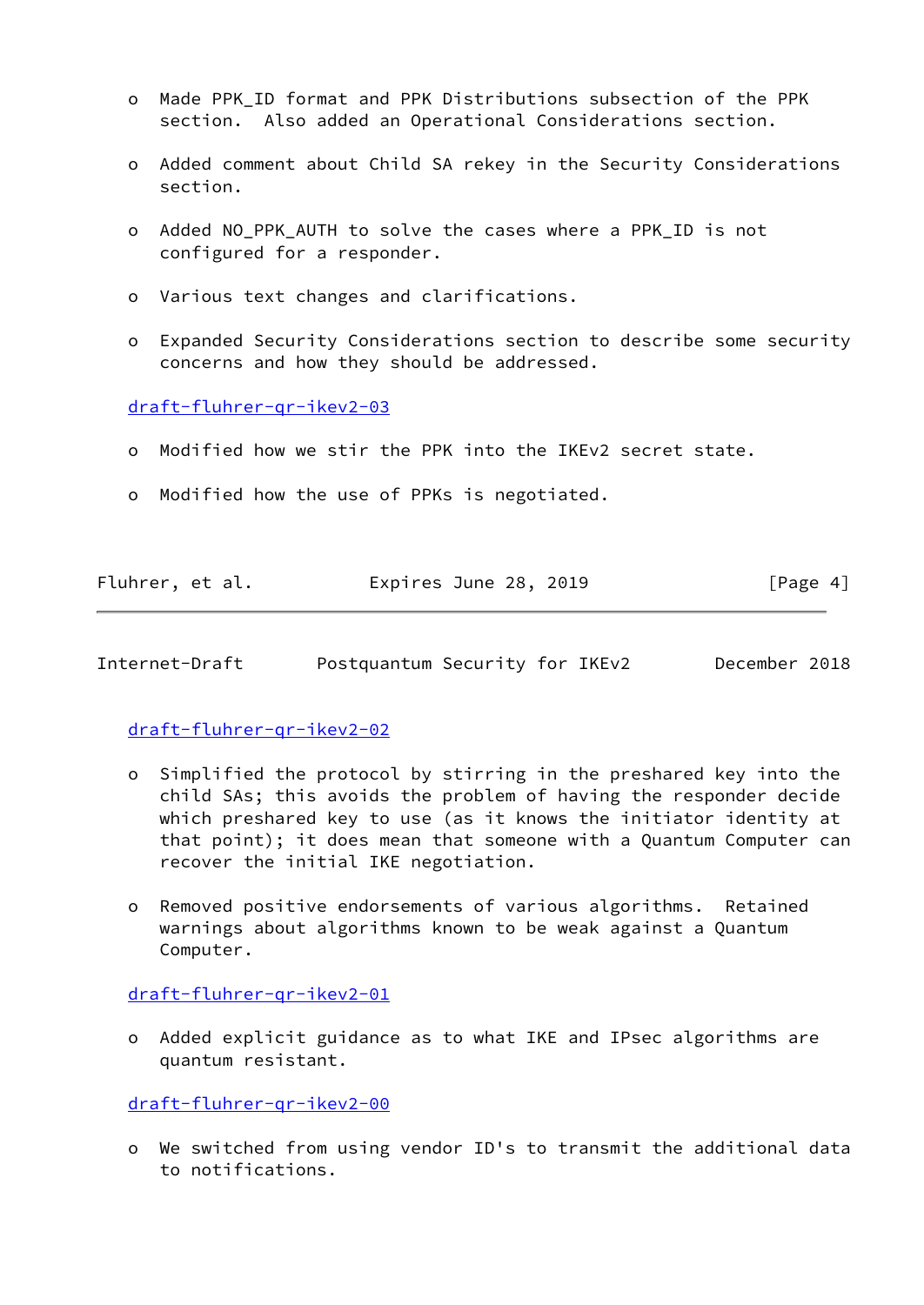- o We added a mandatory cookie exchange to allow the server to communicate to the client before the initial exchange.
- o We added algorithm agility by having the server tell the client what algorithm to use in the cookie exchange.
- o We have the server specify the PPK Indicator Input, which allows the server to make a trade-off between the efficiency for the search of the clients PPK, and the anonymity of the client.
- o We now use the negotiated PRF (rather than a fixed HMAC-SHA256) to transform the nonces during the KDF.
- <span id="page-5-0"></span>[1.2](#page-5-0). Requirements Language

 The key words "MUST", "MUST NOT", "REQUIRED", "SHALL", "SHALL NOT", "SHOULD", "SHOULD NOT", "RECOMMENDED", "MAY", and "OPTIONAL" in this document are to be interpreted as described in [RFC 2119 \[RFC2119](https://datatracker.ietf.org/doc/pdf/rfc2119)].

<span id="page-5-1"></span>[2](#page-5-1). Assumptions

 We assume that each IKE peer has a list of Postquantum Preshared Keys (PPK) along with their identifiers (PPK\_ID), and any potential IKE initiator has a selection of which PPK to use with any specific responder. In addition, implementations have a configurable flag that determines whether this postquantum preshared key is mandatory.

| Fluhrer, et al.<br>Expires June 28, 2019 | [Page 5] |
|------------------------------------------|----------|
|------------------------------------------|----------|

<span id="page-5-3"></span>Internet-Draft Postquantum Security for IKEv2 December 2018

 This PPK is independent of the preshared key (if any) that the IKEv2 protocol uses to perform authentication. The PPK specific configuration that is assumed on each peer consists of the following tuple:

Peer, PPK, PPK\_ID, mandatory\_or\_not

<span id="page-5-2"></span>[3](#page-5-2). Exchanges

 If the initiator is configured to use a postquantum preshared key with the responder (whether or not the use of the PPK is mandatory), then he will include a notification USE\_PPK in the IKE\_SA\_INIT request message as follows:

Initiator Responder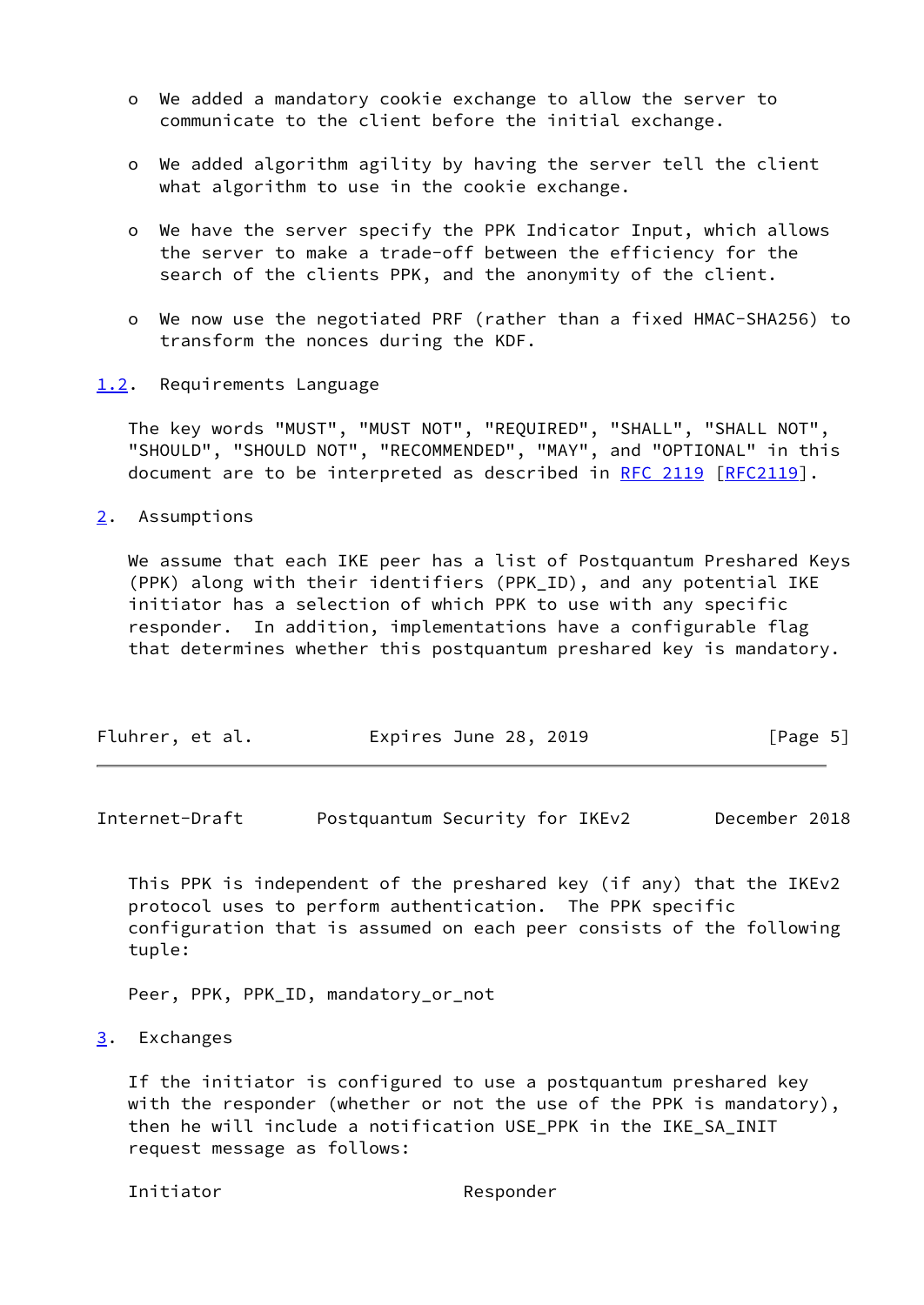------------------------------------------------------------------

HDR, SAi1, KEi, Ni, N(USE\_PPK) --->

N(USE PPK) is a status notification payload with the type 16435; it has a protocol ID of 0, no SPI and no notification data associated with it.

 If the initiator needs to resend this initial message with a cookie (because the responder response included a COOKIE notification), then the resend would include the USE\_PPK notification if the original message did.

 If the responder does not support this specification or does not have any PPK configured, then she ignores the received notification and continues with the IKEv2 protocol as normal. Otherwise the responder checks if she has a PPK configured, and if she does, then the responder replies with the IKE\_SA\_INIT message including a USE\_PPK notification in the response:

Initiator Responder ------------------------------------------------------------------ <--- HDR, SAr1, KEr, Nr, [CERTREQ], N(USE\_PPK)

When the initiator receives this reply, he checks whether the responder included the USE\_PPK notification. If the responder did not and the flag mandatory\_or\_not indicates that using PPKs is mandatory for communication with this responder, then the initiator MUST abort the exchange. This situation may happen in case of misconfiguration, when the initiator believes he has a mandatory to use PPK for the responder, while the responder either doesn't support PPKs at all or doesn't have any PPK configured for the initiator. See [Section 6](#page-14-0) for discussion of the possible impacts of this situation.

| Fluhrer, et al.<br>Expires June 28, 2019 | [Page 6] |  |  |
|------------------------------------------|----------|--|--|
|------------------------------------------|----------|--|--|

Internet-Draft Postquantum Security for IKEv2 December 2018

 If the responder did not include the USE\_PPK notification and using a PPK for this particular responder is optional, then the initiator continues with the IKEv2 protocol as normal, without using PPKs.

 If the responder did include the USE\_PPK notification, then the initiator selects a PPK, along with its identifier PPK\_ID. Then, she computes this modification of the standard IKEv2 key derivation: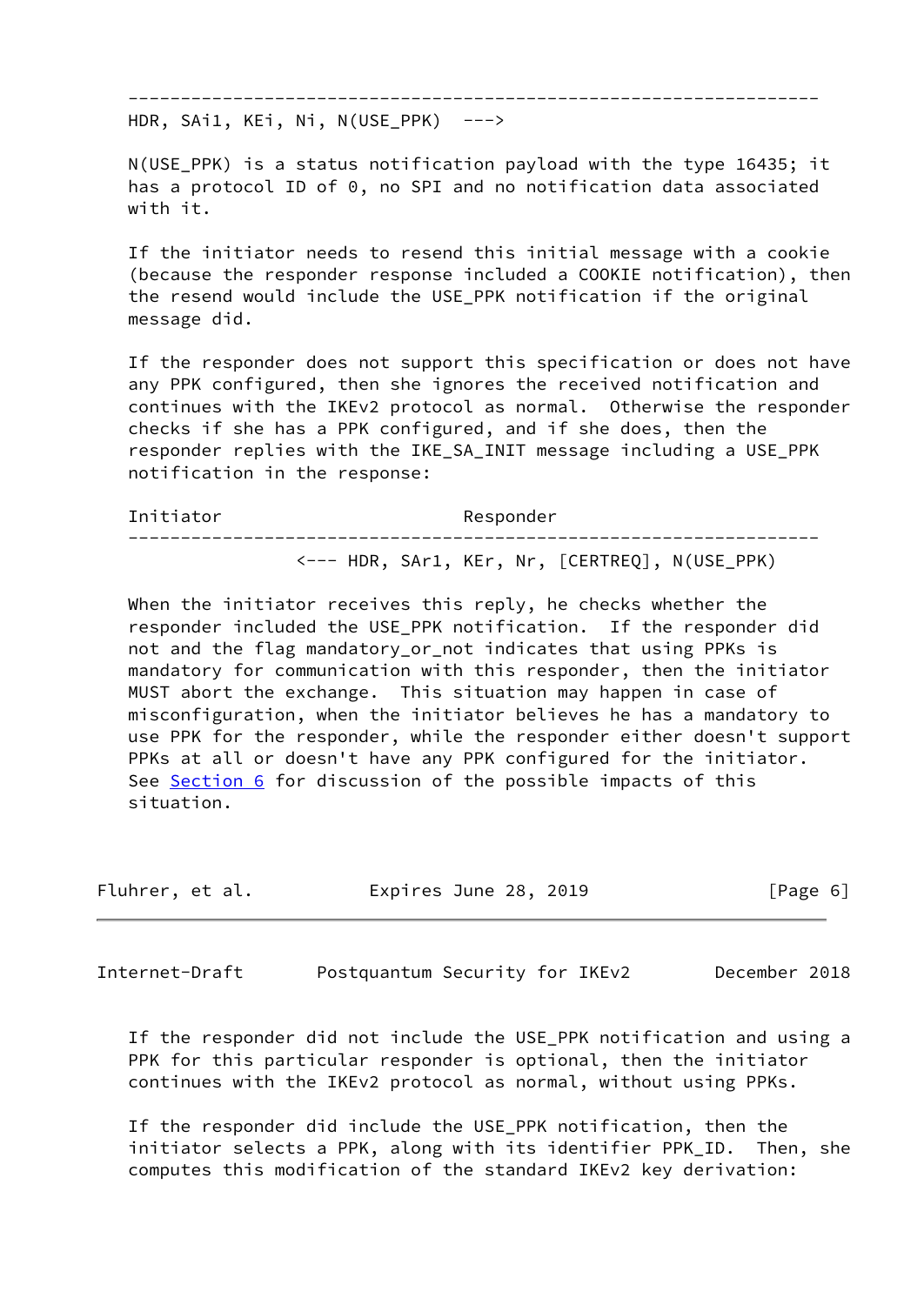```
SKEYSEED = prf(Ni | Nr, g^{\wedge}ir) {SK_d' | SK_ai | SK_ar | SK_ei | SK_er | SK_pi' | SK_pr' )
                = prf+ (SKEYSEED, Ni | Nr | SPIi | SPIr }
SK_d = prf+ (PPK, SK_d') SK_pi = prf+ (PPK, SK_pi')
SK pr = prf+ (PPK, SKpr')
```
 That is, we use the standard IKEv2 key derivation process except that the three subkeys SK\_d, SK\_pi, SK\_pr are run through the prf+ again, this time using the PPK as the key. Using prf+ construction ensures that it is always possible to get the resulting keys of the same size as the initial ones, even if the underlying PRF has output size different from its key size. Note, that at the time this document was written, all PRFs defined for use in IKEv2 [\[IKEV2-IANA-PRFS](#page-17-5)] had output size equal to the (preferred) key size. For such PRFs only the first iteration of prf+ is needed:

 $SK_d = prf (PPK, SK_d' | 0x01)$  $SK\_pi = prf (PPK, SK\_pi' | 0x01)$  $SK_pr = prf$  (PPK,  $SK_pr'$  | 0x01)

 Note that the PPK is used in SK\_d, SK\_pi and SK\_pr calculation only during the initial IKE SA setup. It MUST NOT be used when these subkeys are calculated as result of IKE SA rekey, resumption or other similar operation.

 The initiator then sends the IKE\_AUTH request message, including the PPK\_ID value as follows:

Initiator Responder

 ------------------------------------------------------------------ HDR, SK {IDi, [CERT,] [CERTREQ,] [IDr,] AUTH, SAi2, TSi, TSr, N(PPK\_IDENTITY, PPK\_ID), [N(NO\_PPK\_AUTH)]} --->

 PPK\_IDENTITY is a status notification with the type 16436; it has a protocol ID of 0, no SPI and a notification data that consists of the identifier PPK\_ID.

Fluhrer, et al. **Expires June 28, 2019** [Page 7]

Internet-Draft Postquantum Security for IKEv2 December 2018

A situation may happen when the responder has some PPKs, but doesn't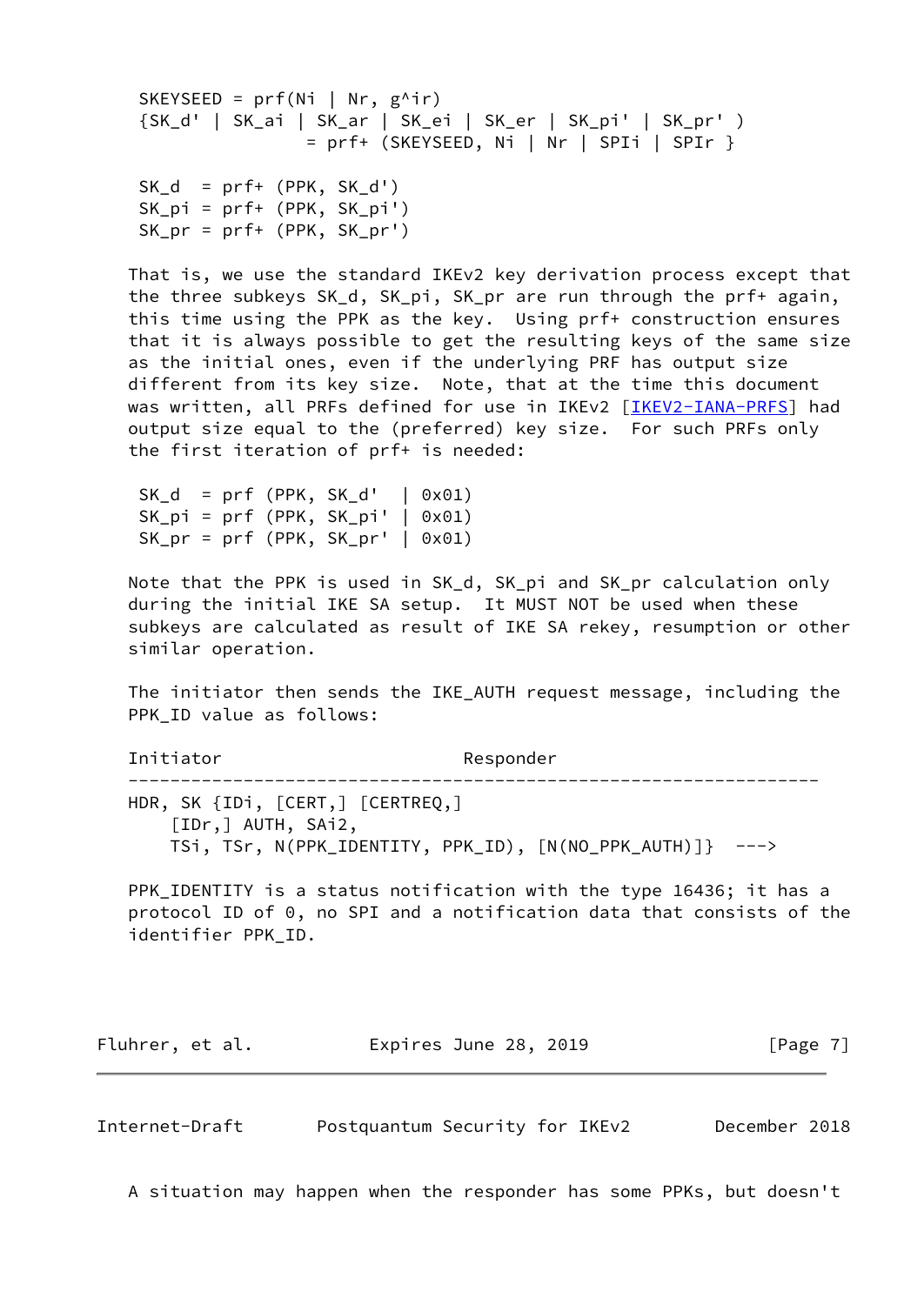have a PPK with the PPK ID received from the initiator. In this case the responder cannot continue with PPK (in particular, she cannot authenticate the initiator), but she could be able to continue with normal IKEv2 protocol if the initiator provided its authentication data computed as in normal IKEv2, without using PPKs. For this purpose, if using PPKs for communication with this responder is optional for the initiator, then the initiator MAY include a notification NO\_PPK\_AUTH in the above message.

NO PPK AUTH is a status notification with the type 16437; it has a protocol ID of 0 and no SPI. The Notification Data field contains the initiator's authentication data computed using SK\_pi', which has been computed without using PPKs. This is the same data that would normally be placed in the Authentication Data field of an AUTH payload. Since the Auth Method field is not present in the notification, the authentication method used for computing the authentication data MUST be the same as method indicated in the AUTH payload. Note that if the initiator decides to include the NO PPK AUTH notification, the initiator needs to perform authentication data computation twice, which may consume computation power (e.g. if digital signatures are involved).

When the responder receives this encrypted exchange, she first computes the values:

SKEYSEED =  $prf(Ni | Nr, g^{\wedge}ir)$  {SK\_d' | SK\_ai | SK\_ar | SK\_ei | SK\_er | SK\_pi' | SK\_pr' }  $= prf+$  (SKEYSEED, Ni | Nr | SPIi | SPIr )

 She then uses the SK\_ei/SK\_ai values to decrypt/check the message and then scans through the payloads for the PPK\_ID attached to the PPK IDENTITY notification. If no PPK IDENTITY notification is found and the peers successfully exchanged USE\_PPK notifications in the IKE\_SA\_INIT exchange, then the responder MUST send back AUTHENTICATION FAILED notification and then fail the negotiation.

If the PPK IDENTITY notification contains PPK ID that is not known to the responder or is not configured for use for the identity from IDi payload, then the responder checks whether using PPKs for this initiator is mandatory and whether the initiator included NO\_PPK\_AUTH notification in the message. If using PPKs is mandatory or no NO\_PPK\_AUTH notification found, then then the responder MUST send back AUTHENTICATION\_FAILED notification and then fail the negotiation. Otherwise (when PPK is optional and the initiator included NO\_PPK\_AUTH notification) the responder MAY continue regular IKEv2 protocol, except that she uses the data from the NO\_PPK\_AUTH notification as the authentication data (which usually resides in the

Fluhrer, et al. **Expires June 28, 2019** [Page 8]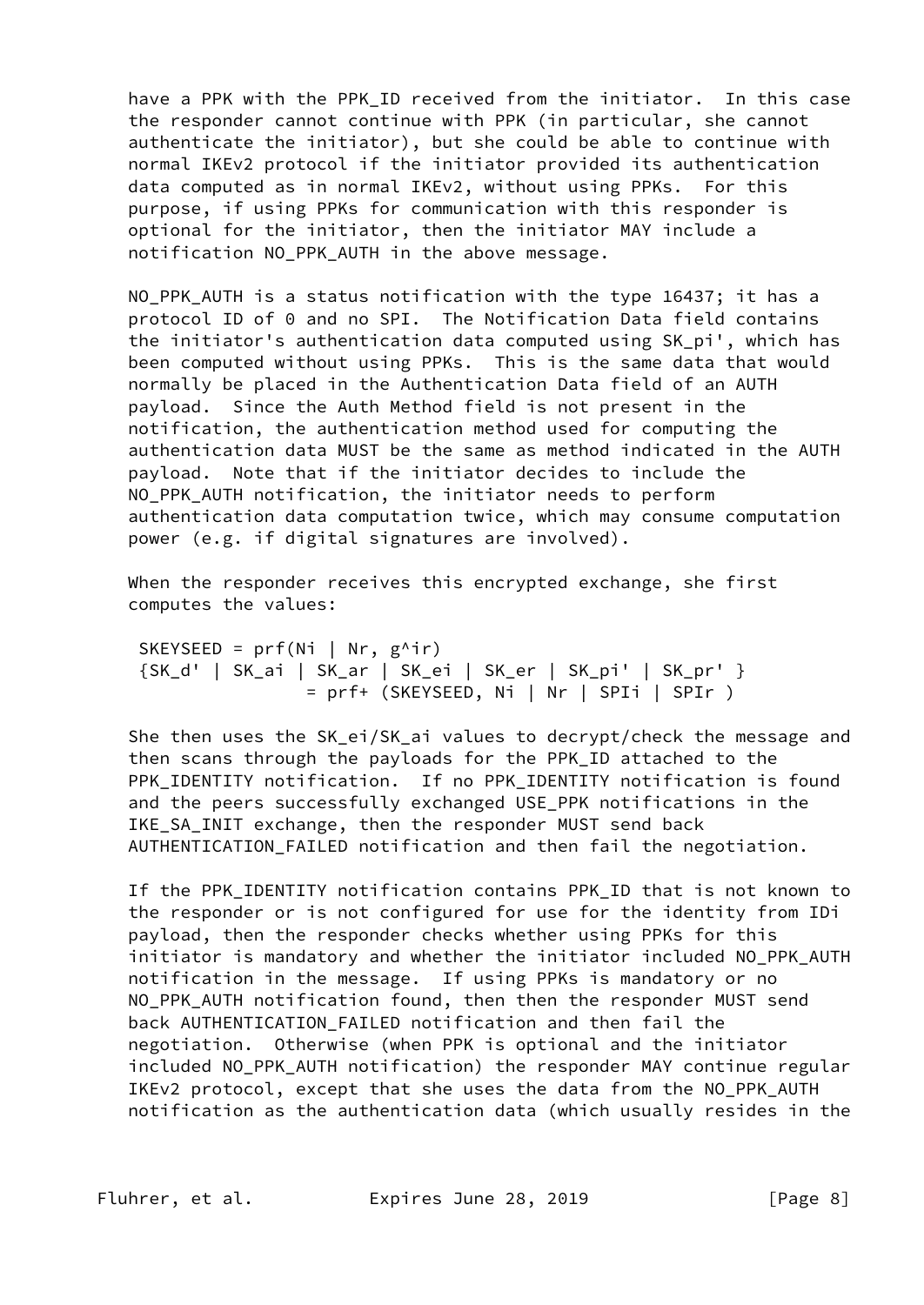AUTH payload), for the purpose of the initiator authentication. Note, that Authentication Method is still indicated in the AUTH payload.

This table summarizes the above logic for the responder:

|     | Received Received Configured PPK is<br>USE_PPK NO_PPK_AUTH with PPK Mandatory |            |            | Action                  |
|-----|-------------------------------------------------------------------------------|------------|------------|-------------------------|
| No  | $\star$                                                                       | No.        | $\star$    | Standard IKEv2 protocol |
| No. | $\star$                                                                       | <b>Yes</b> | No         | Standard IKEv2 protocol |
| No. | $\star$                                                                       | <b>Yes</b> | <b>Yes</b> | Abort negotiation       |
| Yes | No                                                                            | No         | $\star$    | Abort negotiation       |
| Yes | Yes.                                                                          | No.        | <b>Yes</b> | Abort negotiation       |
| Yes | Yes                                                                           | No.        | No.        | Standard IKEv2 protocol |
| Yes | $\star$                                                                       | Yes        | $\star$    | Use PPK                 |
|     |                                                                               |            |            |                         |

 If PPK is in use, then the responder extracts the corresponding PPK and computes the following values:

SK  $d = prf+ (PPK, SKd')$  SK\_pi = prf+ (PPK, SK\_pi') SK\_pr = prf+ (PPK, SK\_pr')

 The responder then continues with the IKE\_AUTH exchange (validating the AUTH payload that the initiator included) as usual and sends back a response, which includes the PPK\_IDENTITY notification with no data to indicate that the PPK is used in the exchange:

Initiator Responder ------------------------------------------------------------------ <-- HDR, SK {IDr, [CERT,] AUTH, SAr2, TSi, TSr, N(PPK\_IDENTITY)}

 When the initiator receives the response, then he checks for the presence of the PPK\_IDENTITY notification. If he receives one, he marks the SA as using the configured PPK to generate SK\_d, SK\_pi, SK\_pr (as shown above); the content of the received PPK\_IDENTITY (if any) MUST be ignored. If the initiator does not receive the PPK\_IDENTITY, he MUST either fail the IKE SA negotiation sending the AUTHENTICATION\_FAILED notification in the Informational exchange (if the PPK was configured as mandatory), or continue without using the PPK (if the PPK was not configured as mandatory and the initiator included the NO\_PPK\_AUTH notification in the request).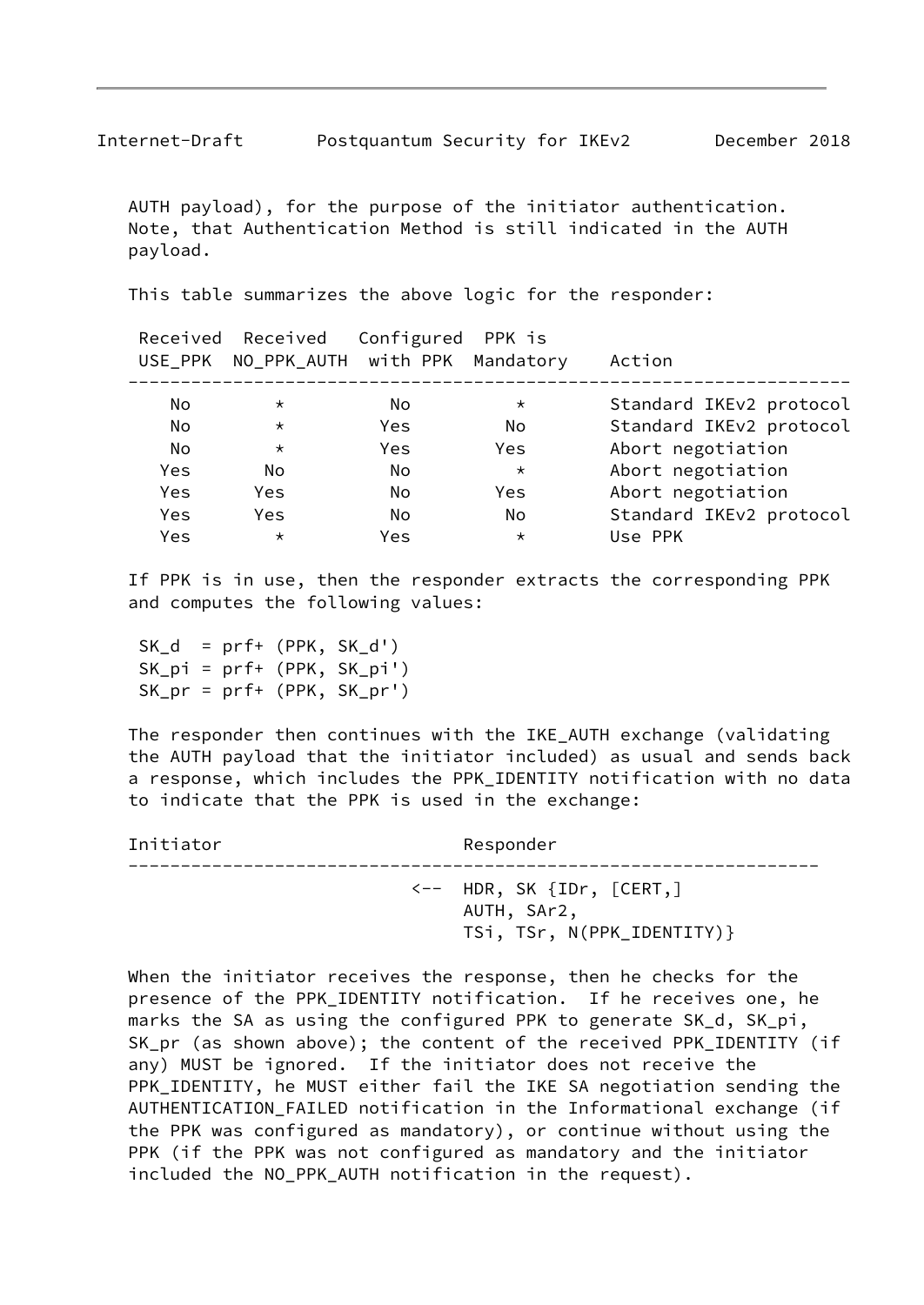If EAP is used in the IKE AUTH exchange, then the initiator doesn't include AUTH payload in the first request message, however the

| Fluhrer, et al. | Expires June 28, 2019 | [Page 9] |
|-----------------|-----------------------|----------|
|-----------------|-----------------------|----------|

<span id="page-10-1"></span>Internet-Draft Postquantum Security for IKEv2 December 2018

 responder sends back AUTH payload in the first reply. The peers then exchange AUTH payloads after EAP is successfully completed. As a result, the responder sends AUTH payload twice - in the first IKE\_AUTH reply message and in the last one, while the initiator sends AUTH payload only in the last IKE AUTH request. See more details about EAP authentication in IKEv2 in Section [2.16 of \[RFC7296\]](https://datatracker.ietf.org/doc/pdf/rfc7296#section-2.16).

The general rule for using PPK in the IKE AUTH exchange, which covers EAP authentication case too, is that the initiator includes PPK\_IDENTITY (and optionally NO\_PPK\_AUTH) notification in the request message containing AUTH payload. Therefore, in case of EAP the responder always computes the AUTH payload in the first IKE\_AUTH reply message without using PPK (by means of SK\_pr'), since PPK\_ID is not yet known to the responder. Once the IKE\_AUTH request message containing PPK\_IDENTITY notification is received, the responder follows rules described above for non-EAP authentication case.

| Initiator                                                                             | Responder                                                         |
|---------------------------------------------------------------------------------------|-------------------------------------------------------------------|
| HDR, SK $\{IDi, \; [CERTREQ, ]$<br>[IDr, ] Shi2,<br>$TSi, TSr} \quad -- \rightarrow$  |                                                                   |
|                                                                                       | $\leftarrow$ HDR, SK $\{IDr, [CERT,] AUTH,$<br>EAP }              |
| HDR, SK ${EAP}$ -->                                                                   |                                                                   |
|                                                                                       | <-- HDR, SK {EAP (success)}                                       |
| HDR, SK {AUTH,<br>N(PPK_IDENTITY, PPK_ID)<br>$\lceil$ , N(NO_PPK_AUTH) $\rceil$ } --> |                                                                   |
|                                                                                       | <-- HDR, SK {AUTH, SAr2, TSi, TSr<br>$\lceil$ , N(PPK_IDENTITY)]} |

 Note, that the IKE\_SA\_INIT exchange in case of PPK is as described above (including exchange of the USE\_PPK notifications), regardless whether EAP is employed in the IKE\_AUTH or not.

<span id="page-10-0"></span>[4](#page-10-0). Upgrade procedure

This algorithm was designed so that someone can introduce PPKs into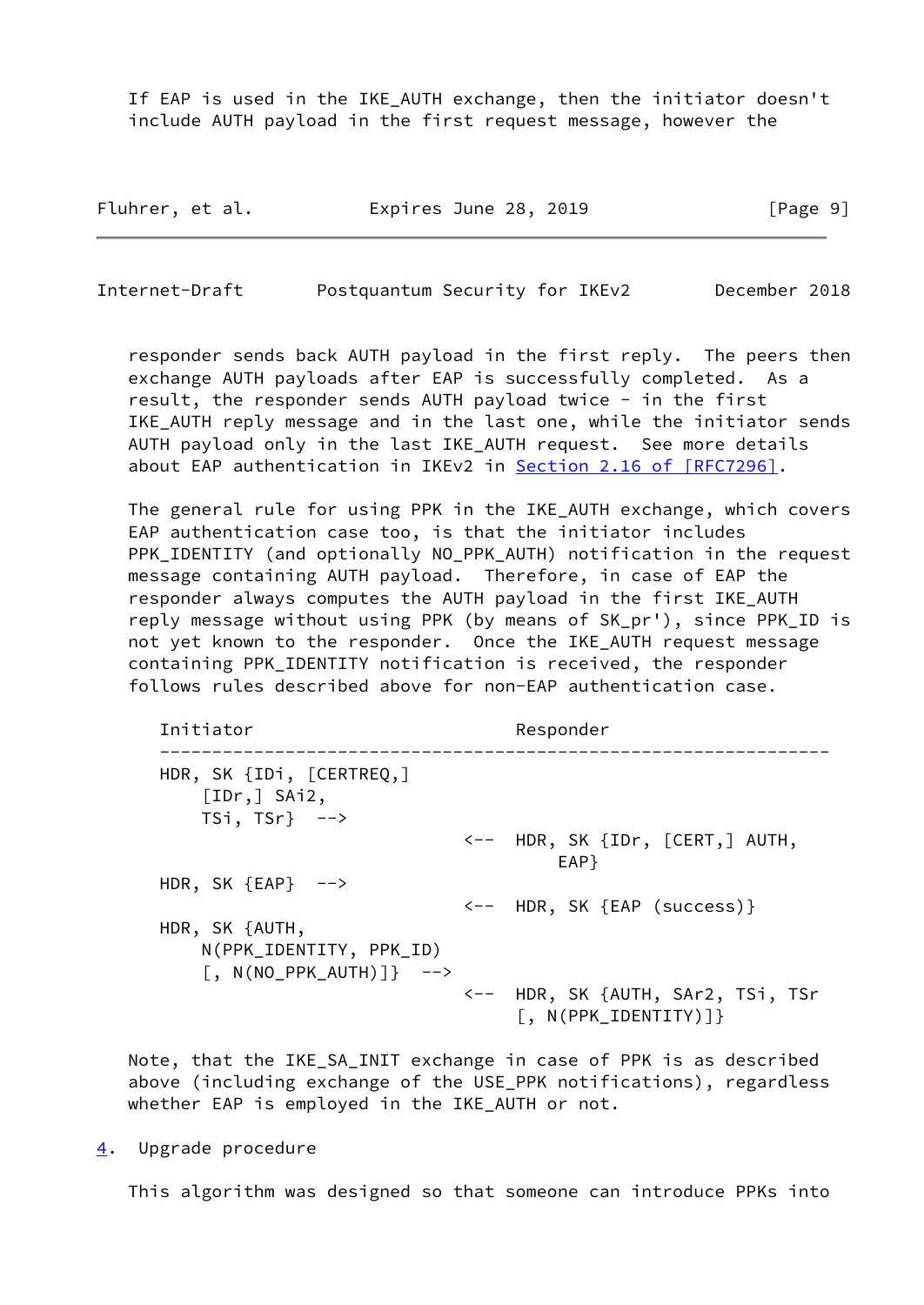an existing IKE network without causing network disruption.

 In the initial phase of the network upgrade, the network administrator would visit each IKE node, and configure:

 o The set of PPKs (and corresponding PPK\_IDs) that this node would need to know.

Fluhrer, et al. **Expires June 28, 2019** [Page 10]

<span id="page-11-1"></span>Internet-Draft Postquantum Security for IKEv2 December 2018

- o For each peer that this node would initiate to, which PPK will be used.
- o That the use of PPK is currently not mandatory.

 With this configuration, the node will continue to operate with nodes that have not yet been upgraded. This is due to the USE\_PPK notify and the NO PPK AUTH notify; if the initiator has not been upgraded, he will not send the USE\_PPK notify (and so the responder will know that we will not use a PPK). If the responder has not been upgraded, she will not send the USE\_PPK notify (and so the initiator will know to not use a PPK). If both peers have been upgraded, but the responder isn't yet configured with the PPK for the initiator, then the responder could do standard IKEv2 protocol if the initiator sent NO\_PPK\_AUTH notification. If both the responder and initiator have been upgraded and properly configured, they will both realize it, and in that case, the link will be quantum secure.

 As an optional second step, after all nodes have been upgraded, then the administrator should then go back through the nodes, and mark the use of PPK as mandatory. This will not affect the strength against a passive attacker; it would mean that an attacker with a Quantum Computer (which is sufficiently fast to be able to break the (EC)DH in real time) would not be able to perform a downgrade attack.

#### <span id="page-11-0"></span>[5](#page-11-0). PPK

#### <span id="page-11-2"></span>[5.1](#page-11-2). PPK\_ID format

 This standard requires that both the initiator and the responder have a secret PPK value, with the responder selecting the PPK based on the PPK\_ID that the initiator sends. In this standard, both the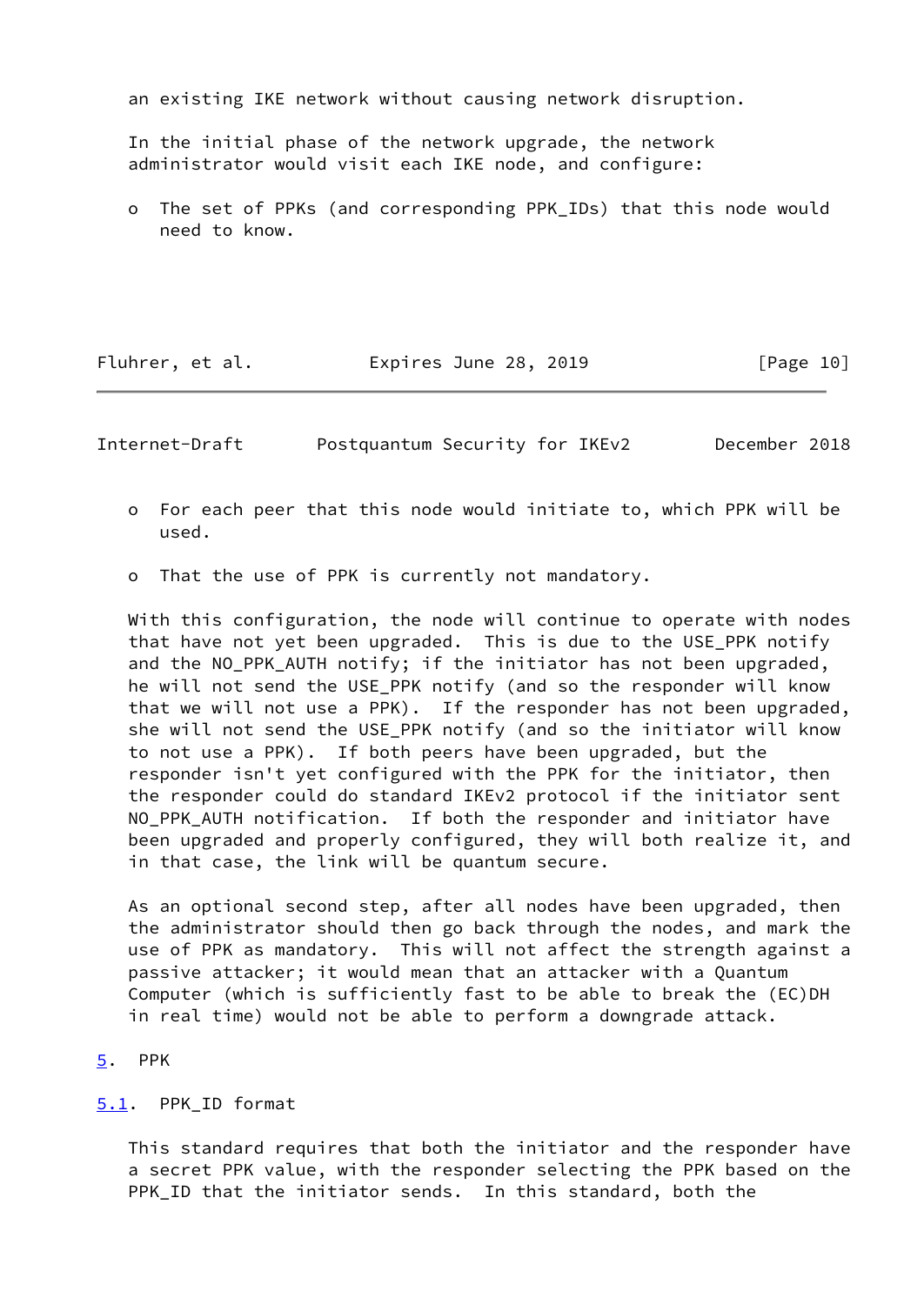initiator and the responder are configured with fixed PPK and PPK\_ID values, and do the look up based on PPK\_ID value. It is anticipated that later standards will extend this technique to allow dynamically changing PPK values. To facilitate such an extension, we specify that the PPK\_ID the initiator sends will have its first octet be the PPK\_ID Type value. This document defines two values for PPK\_ID Type:

- o PPK\_ID\_OPAQUE  $(1)$  for this type the format of the PPK\_ID (and the PPK itself) is not specified by this document; it is assumed to be mutually intelligible by both by initiator and the responder. This PPK\_ID type is intended for those implementations that choose not to disclose the type of PPK to active attackers.
- o PPK\_ID\_FIXED (2) in this case the format of the PPK\_ID and the PPK are fixed octet strings; the remaining bytes of the PPK\_ID are a configured value. We assume that there is a fixed mapping

| Fluhrer, et al. | Expires June 28, 2019 | [Page 11] |
|-----------------|-----------------------|-----------|
|-----------------|-----------------------|-----------|

<span id="page-12-1"></span>Internet-Draft Postquantum Security for IKEv2 December 2018

 between PPK\_ID and PPK, which is configured locally to both the initiator and the responder. The responder can use to do a look up the passed PPK\_ID value to determine the corresponding PPK value. Not all implementations are able to configure arbitrary octet strings; to improve the potential interoperability, it is recommended that, in the PPK\_ID\_FIXED case, both the PPK and the PPK\_ID strings be limited to the base64 character set, namely the 64 characters  $0-9$ ,  $A-Z$ ,  $a-z$ ,  $+$  and  $/$ .

 The PPK\_ID type value 0 is reserved; values 3-127 are reserved for IANA; values 128-255 are for private use among mutually consenting parties.

<span id="page-12-0"></span>[5.2](#page-12-0). Operational Considerations

 The need to maintain several independent sets of security credentials can significantly complicate a security administrator's job, and can potentially slow down widespread adoption of this specification. It is anticipated, that administrators will try to simplify their job by decreasing the number of credentials they need to maintain. This section describes some of the considerations for PPK management.

<span id="page-12-2"></span>[5.2.1](#page-12-2). PPK Distribution

PPK\_IDs of the type PPK\_ID\_FIXED (and the corresponding PPKs) are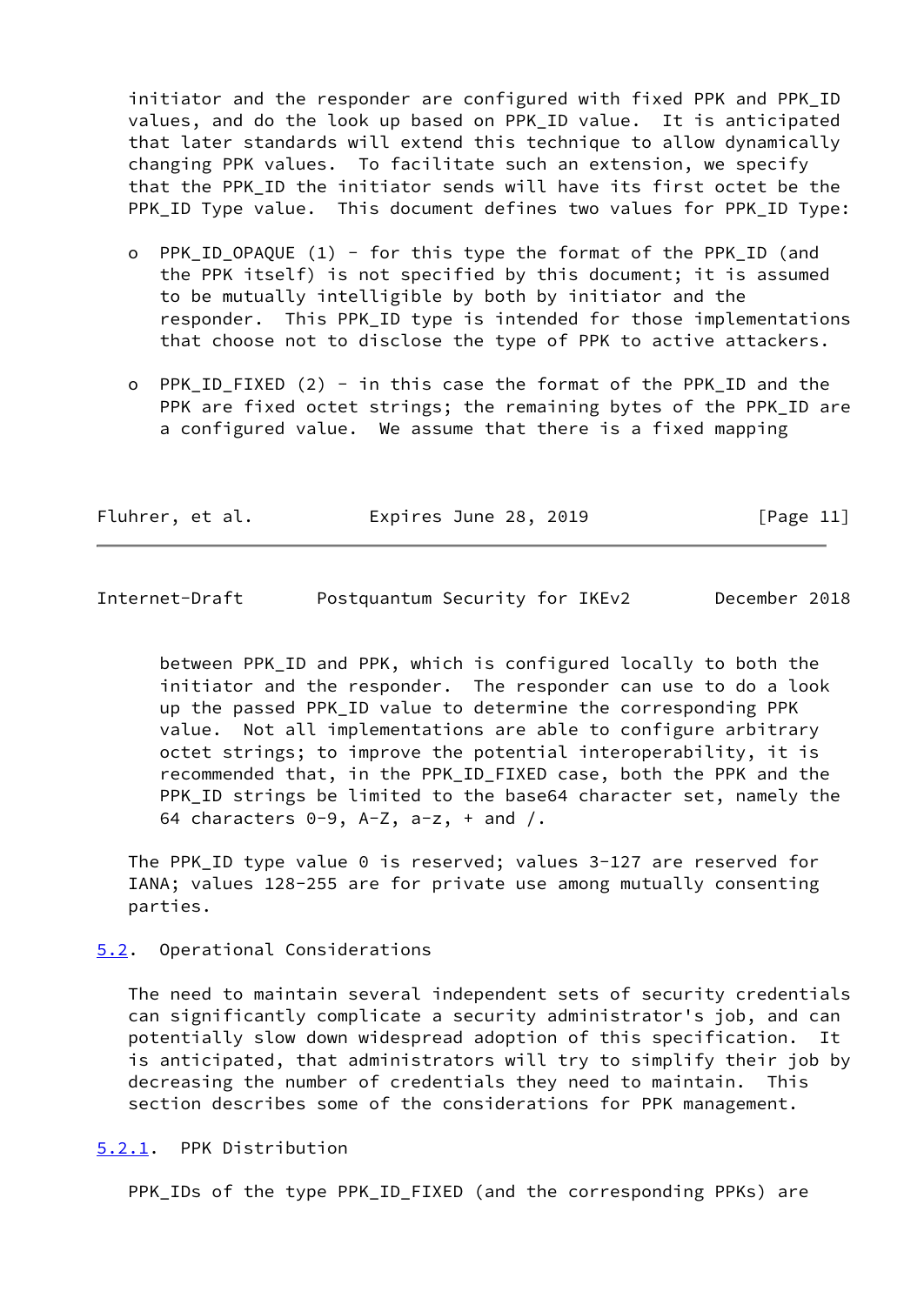assumed to be configured within the IKE device in an out-of-band fashion. While the method of distribution is a local matter and out of scope of this document or IKEv2, [\[RFC6030](https://datatracker.ietf.org/doc/pdf/rfc6030)] describes a format for symmetric key exchange. That format could be reused with the Key Id field being the PPK\_ID (without the PPK\_ID Type octet for a PPK ID FIXED), the PPK being the secret, and algorithm ("Algorithm=urn:ietf:params:xml:ns:keyprov:pskc:pin") as the PIN.

#### <span id="page-13-0"></span>[5.2.2](#page-13-0). Group PPK

 This document doesn't explicitly require that PPK is unique for each pair of peers. If it is the case, then this solution provides full peer authentication, but it also means that each host must have as many independent PPKs as the peers it is going to communicate with. As the number of peers grows the PPKs will not scale.

 It is possible to use a single PPK for a group of users. Since each peer uses classical public key cryptography in addition to PPK for key exchange and authentication, members of the group can neither impersonate each other nor read other's traffic, unless they use Quantum Computers to break public key operations. However group members can record other members' traffic and decrypt it later, when they get access to a Quantum Computer.

| Fluhrer, et al. | Expires June 28, 2019 | [Page 12] |
|-----------------|-----------------------|-----------|
|-----------------|-----------------------|-----------|

<span id="page-13-2"></span>Internet-Draft Postquantum Security for IKEv2 December 2018

 In addition, the fact that the PPK is known to a (potentially large) group of users makes it more susceptible to theft. When an attacker equipped with a Quantum Computer got access to a group PPK, all communications inside the group are revealed.

For these reasons using group PPK is NOT RECOMMENDED.

## <span id="page-13-1"></span>[5.2.3](#page-13-1). PPK-only Authentication

 If Quantum Computers become a reality, classical public key cryptography will provide little security, so administrators may find it attractive not to use it at all for authentication. This will reduce the number of credentials they need to maintain to PPKs only. Combining group PPK and PPK-only authentication is NOT RECOMMENDED, since in this case any member of the group can impersonate any other member even without help of Quantum Computers.

PPK-only authentication can be achieved in IKEv2 if NULL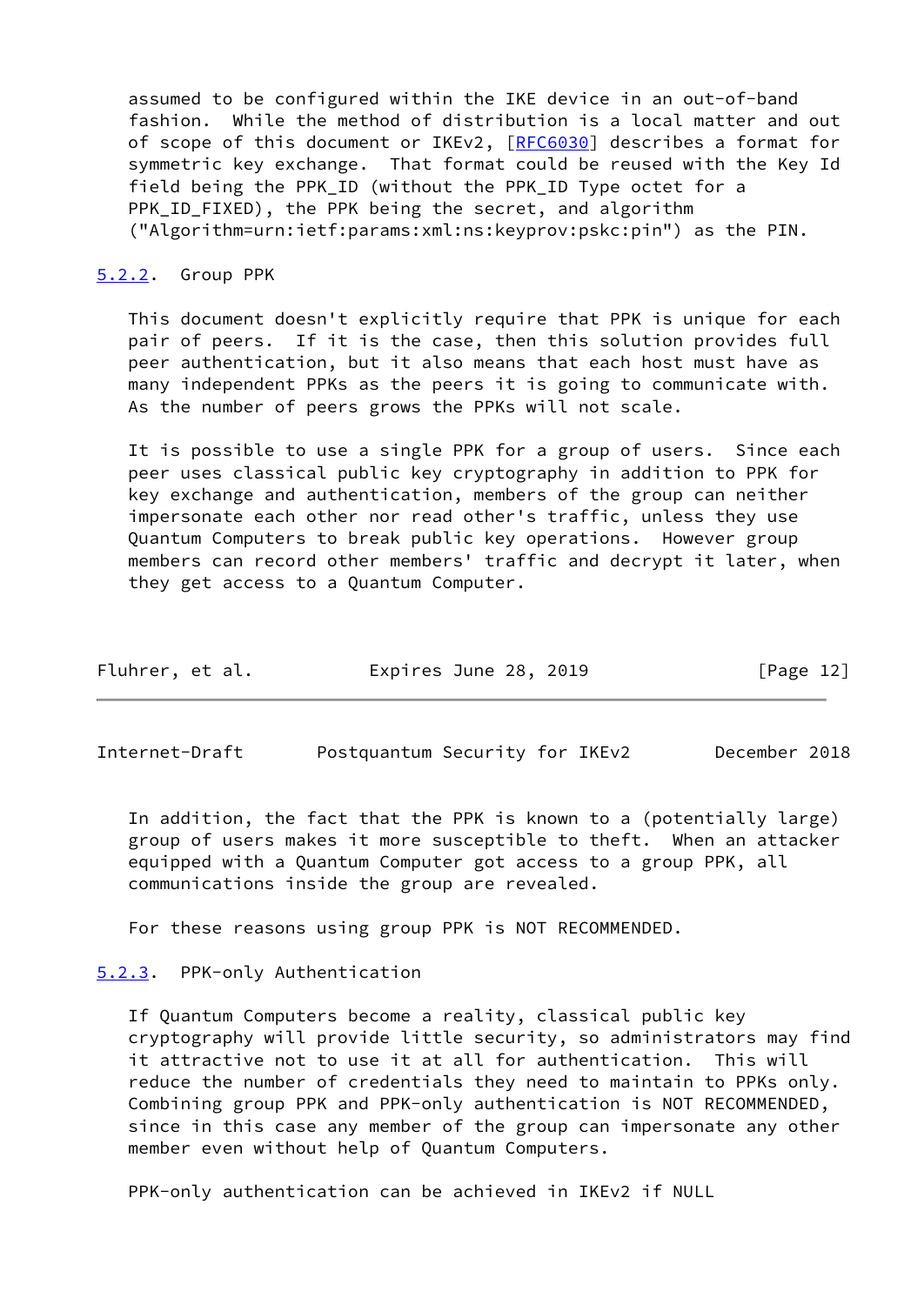Authentication method [[RFC7619](https://datatracker.ietf.org/doc/pdf/rfc7619)] is employed. Without PPK the NULL Authentication method provides no authentication of the peers, however since a PPK is stirred into the SK pi and the SK pr, the peers become authenticated if a PPK is in use. Using PPKs MUST be mandatory for the peers if they advertise support for PPK in IKE\_SA\_INIT and use NULL Authentication. Addtionally, since the peers are authenticated via PPK, the ID Type in the IDi/IDr payloads SHOULD NOT be ID\_NULL, despite using the NULL Authentication method.

<span id="page-14-0"></span>[6](#page-14-0). Security Considerations

 Quantum computers are able to perform Grover's algorithm; that effectively halves the size of a symmetric key. Because of this, the user SHOULD ensure that the postquantum preshared key used has at least 256 bits of entropy, in order to provide 128-bit security level.

 With this protocol, the computed SK\_d is a function of the PPK. Assuming that the PPK has sufficient entropy (for example, at least 2^256 possible values), then even if an attacker was able to recover the rest of the inputs to the PRF function, it would be infeasible to use Grover's algorithm with a Quantum Computer to recover the SK\_d value. Similarly, every child SA key is a function of SK\_d, hence all the keys for all the child SAs are also quantum resistant (assuming that the PPK was of high enough entropy, and that all the subkeys are sufficiently long).

 Although this protocol preserves all the security properties of IKEv2 against adversaries with conventional computers, it allows an adversary with a Quantum Computer to decrypt all traffic encrypted

|  | Fluhrer, et al. | Expires June 28, 2019 | [Page 13] |
|--|-----------------|-----------------------|-----------|
|--|-----------------|-----------------------|-----------|

Internet-Draft Postquantum Security for IKEv2 December 2018

 with the initial IKE SA. In particular, it allows the adversary to recover the identities of both sides. If there is IKE traffic other than the identities that need to be protected against such an adversary, implementations MAY rekey the initial IKE SA immediately after negotiating it to generate a new SKEYSEED from the postquantum SK d. This would reduce the amount of data available to an attacker with a Quantum Computer.

 If sensitive information (like keys) is to be transferred over IKE SA, then implementations MUST rekey the initial IKE SA before sending this information to get protection against Quantum Computers.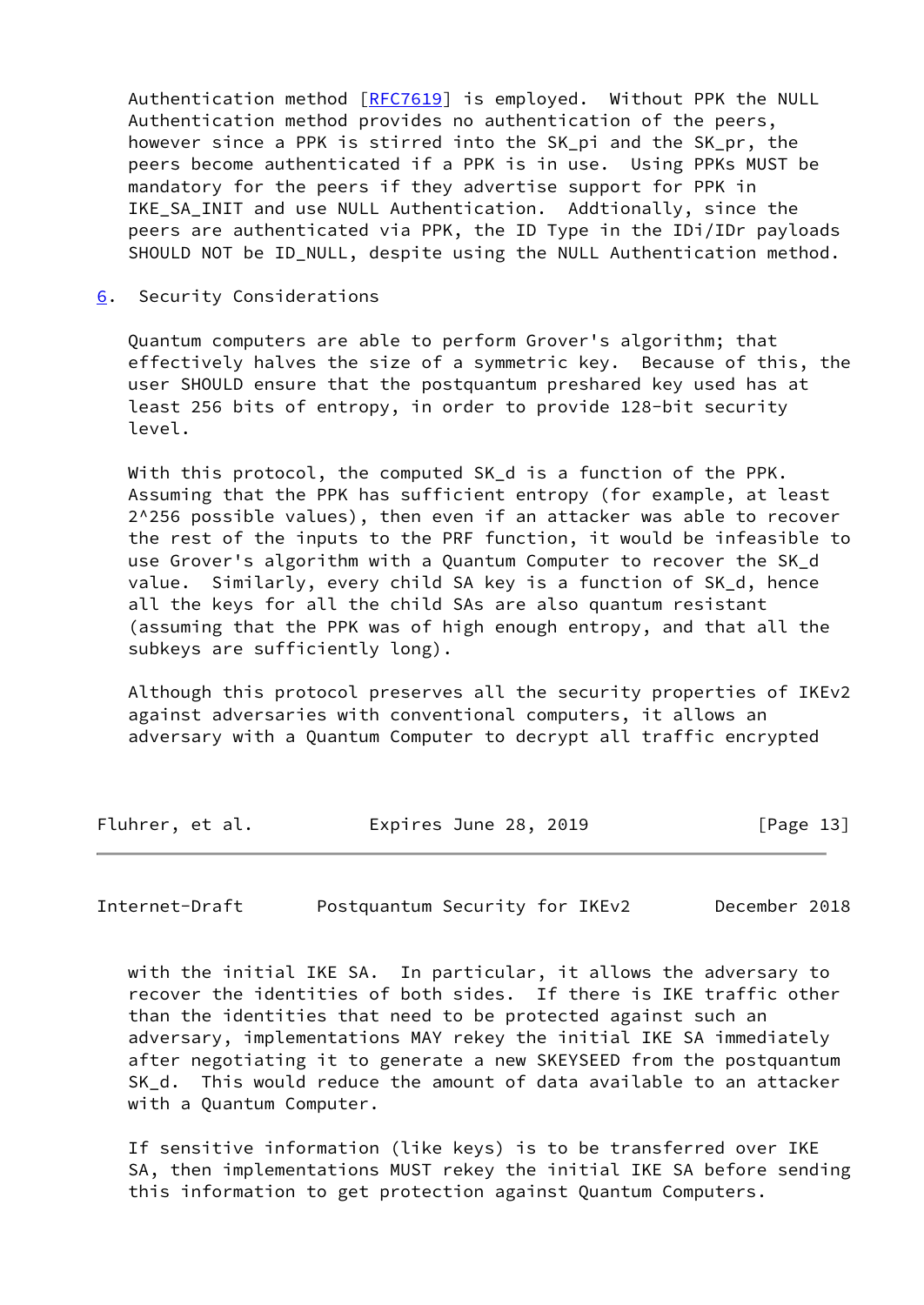Alternatively, an initial IKE SA (which is used to exchange identities) can take place, perhaps by using the protocol documented in [[RFC6023\]](https://datatracker.ietf.org/doc/pdf/rfc6023). After the childless IKE SA is created, implementations would immediately create a new IKE SA (which is used to exchange everything else) by using a rekey mechanism for IKE SAs. Because the rekeyed IKE SA keys are a function of SK\_d, which is a function of the PPK (among other things), traffic protected by that IKE SA is secure against Quantum capable adversaries.

 In addition, the policy SHOULD be set to negotiate only quantum resistant symmetric algorithms; while this RFC doesn't claim to give advice as to what algorithms are secure (as that may change based on future cryptographical results), below is a list of defined IKEv2 and IPsec algorithms that should NOT be used, as they are known not to be quantum resistant

- o Any IKEv2 Encryption algorithm, PRF or Integrity algorithm with key size less than 256 bits.
- o Any ESP Transform with key size less than 256 bits.
- o PRF\_AES128\_XCBC and PRF\_AES128\_CBC; even though they are defined to be able to use an arbitrary key size, they convert it into a 128-bit key internally.

[Section 3](#page-5-2) requires the initiator to abort the initial exchange if using PPKs is mandatory for it, but the responder might not include the USE\_PPK notification in the response. In this situation when the initiator aborts negotiation he leaves half-open IKE SA on the responder (because IKE\_SA\_INIT completes successfully from the responder's point of view). This half-open SA will eventually expire and be deleted, but if the initiator continues its attempts to create IKE SA with a high enough rate, then the responder may consider it as a Denial-of-Service attack and take protection measures (see [\[RFC8019](https://datatracker.ietf.org/doc/pdf/rfc8019)] for more detail). It is RECOMMENDED that implementations in this situation cache the negative result of negotiation for some

| Fluhrer, et al. | Expires June 28, 2019 | [Page 14] |
|-----------------|-----------------------|-----------|
|-----------------|-----------------------|-----------|

<span id="page-15-0"></span>Internet-Draft Postquantum Security for IKEv2 December 2018

 time and don't make attempts to create it again for some time, because this is a result of misconfiguration and probably some re configuration of the peers is needed.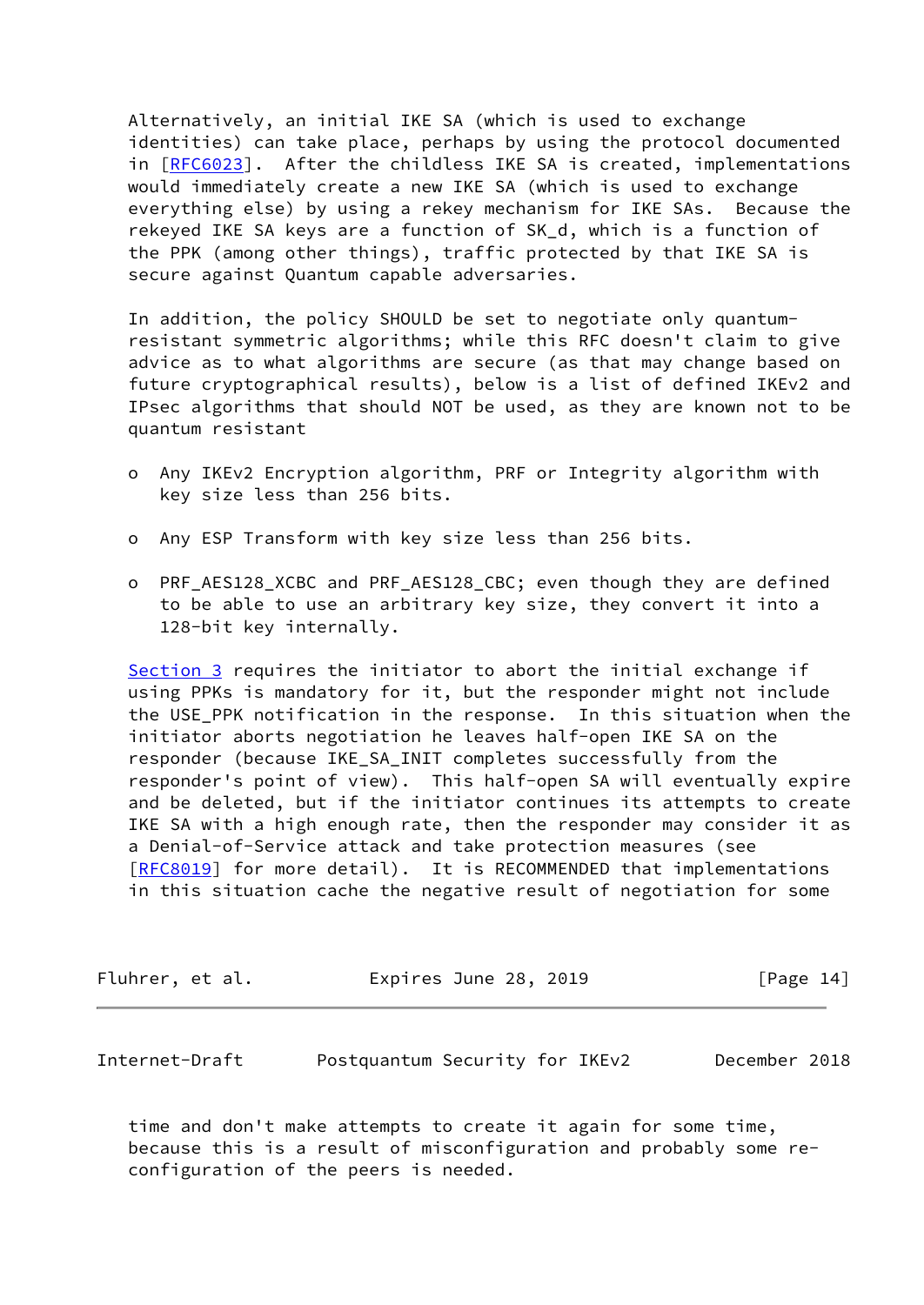If using PPKs is optional for both peers and they authenticate themselves using digital signatures, then an attacker in between, equipped with a Quantum Computer capable of breaking public key operations in real time, is able to mount downgrade attack by removing USE\_PPK notification from the IKE\_SA\_INIT and forging digital signatures in the subsequent exchange. If using PPKs is mandatory for at least one of the peers or PSK is used for authentication, then the attack will be detected and the SA won't be created.

 If using PPKs is mandatory for the initiator, then an attacker capable to eavesdrop and to inject packets into the network can prevent creating IKE SA by mounting the following attack. The attacker intercepts the initial request containing the USE\_PPK notification and injects the forget response containing no USE\_PPK. If the attacker manages to inject this packet before the responder sends a genuine response, then the initiator would abort the exchange. To thwart this kind of attack it is RECOMMENDED, that if using PPKs is mandatory for the initiator and the received response doesn't contain the USE\_PPK notification, then the initiator doesn't abort the exchange immediately, but instead waits some time for more responses (possibly retransmitting the request). If all the received responses contain no USE\_PPK, then the exchange is aborted.

<span id="page-16-0"></span>[7](#page-16-0). IANA Considerations

 This document defines three new Notify Message Types in the "Notify Message Types - Status Types" registry:

| 16435 | USE_PPK      |
|-------|--------------|
| 16436 | PPK IDENTITY |
| 16437 | NO_PPK_AUTH  |

 This document also creates a new IANA registry for the PPK\_ID types. The initial values of this registry are:

| PPK_ID Type              | Value         |
|--------------------------|---------------|
|                          |               |
| Reserved                 | റ             |
| PPK ID OPAQUE            | 1             |
| PPK_ID_FIXED             | $\mathcal{P}$ |
| Unassigned               | $3 - 127$     |
| Reserved for private use | 128-255       |

Fluhrer, et al. **Expires June 28, 2019** [Page 15]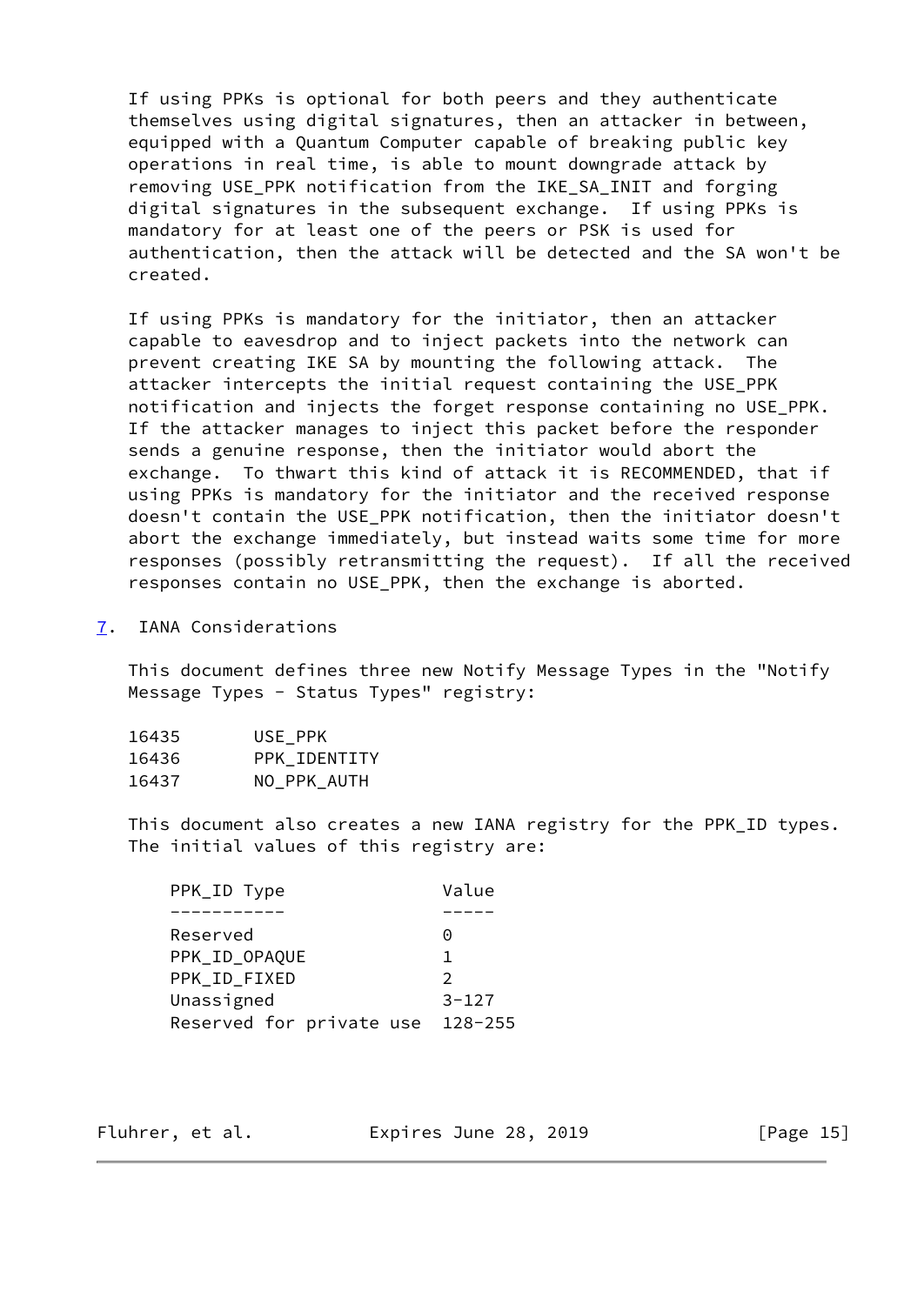<span id="page-17-1"></span> Changes and additions to this registry are by Expert Review [\[RFC5226](https://datatracker.ietf.org/doc/pdf/rfc5226)].

- <span id="page-17-0"></span>[8](#page-17-0). References
- <span id="page-17-2"></span>[8.1](#page-17-2). Normative References
	- [RFC2119] Bradner, S., "Key words for use in RFCs to Indicate Requirement Levels", [BCP 14](https://datatracker.ietf.org/doc/pdf/bcp14), [RFC 2119](https://datatracker.ietf.org/doc/pdf/rfc2119), DOI 10.17487/RFC2119, March 1997, [<https://www.rfc](https://www.rfc-editor.org/info/rfc2119) [editor.org/info/rfc2119](https://www.rfc-editor.org/info/rfc2119)>.
	- [RFC7296] Kaufman, C., Hoffman, P., Nir, Y., Eronen, P., and T. Kivinen, "Internet Key Exchange Protocol Version 2 (IKEv2)", STD 79, [RFC 7296](https://datatracker.ietf.org/doc/pdf/rfc7296), DOI 10.17487/RFC7296, October 2014, [<https://www.rfc-editor.org/info/rfc7296](https://www.rfc-editor.org/info/rfc7296)>.
- <span id="page-17-4"></span><span id="page-17-3"></span>[8.2](#page-17-3). Informational References
	- [I-D.hoffman-c2pq]

 Hoffman, P., "The Transition from Classical to Post Quantum Cryptography", [draft-hoffman-c2pq-03](https://datatracker.ietf.org/doc/pdf/draft-hoffman-c2pq-03) (work in progress), February 2018.

<span id="page-17-5"></span>[IKEV2-IANA-PRFS]

 "Internet Key Exchange Version 2 (IKEv2) Parameters, Transform Type 2 - Pseudorandom Function Transform IDs", <[https://www.iana.org/assignments/ikev2-parameters/](https://www.iana.org/assignments/ikev2-parameters/ikev2-parameters.xhtml#ikev2-parameters-6) [ikev2-parameters.xhtml#ikev2-parameters-6>](https://www.iana.org/assignments/ikev2-parameters/ikev2-parameters.xhtml#ikev2-parameters-6).

- [RFC2409] Harkins, D. and D. Carrel, "The Internet Key Exchange (IKE)", [RFC 2409,](https://datatracker.ietf.org/doc/pdf/rfc2409) DOI 10.17487/RFC2409, November 1998, <[https://www.rfc-editor.org/info/rfc2409>](https://www.rfc-editor.org/info/rfc2409).
- [RFC5226] Narten, T. and H. Alvestrand, "Guidelines for Writing an IANA Considerations Section in RFCs", [RFC 5226](https://datatracker.ietf.org/doc/pdf/rfc5226), DOI 10.17487/RFC5226, May 2008, <[https://www.rfc](https://www.rfc-editor.org/info/rfc5226) [editor.org/info/rfc5226](https://www.rfc-editor.org/info/rfc5226)>.
- [RFC6023] Nir, Y., Tschofenig, H., Deng, H., and R. Singh, "A Childless Initiation of the Internet Key Exchange Version 2 (IKEv2) Security Association (SA)", [RFC 6023](https://datatracker.ietf.org/doc/pdf/rfc6023), DOI 10.17487/RFC6023, October 2010, [<https://www.rfc](https://www.rfc-editor.org/info/rfc6023) [editor.org/info/rfc6023](https://www.rfc-editor.org/info/rfc6023)>.
- [RFC6030] Hoyer, P., Pei, M., and S. Machani, "Portable Symmetric Key Container (PSKC)", [RFC 6030](https://datatracker.ietf.org/doc/pdf/rfc6030), DOI 10.17487/RFC6030,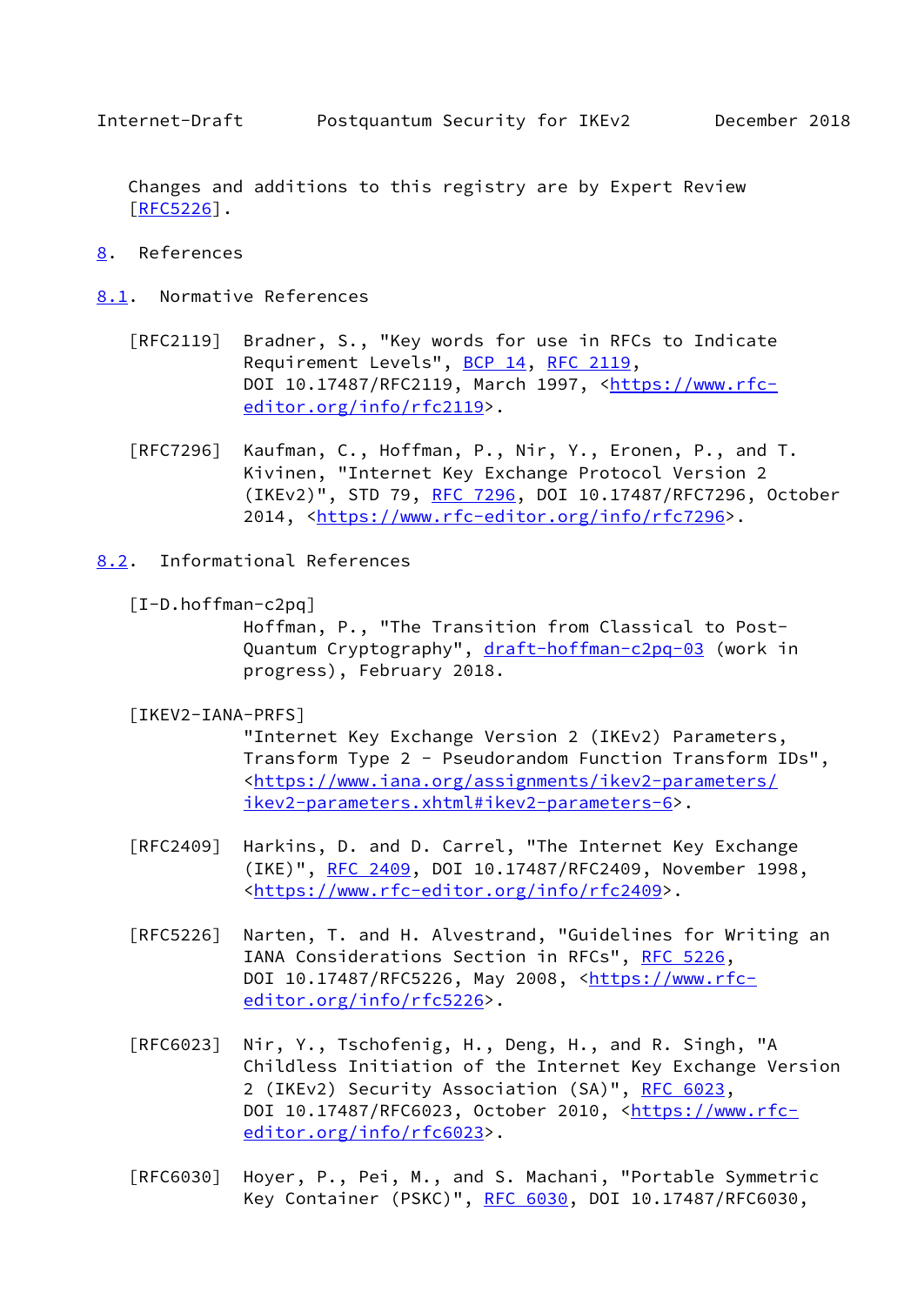### October 2010, [<https://www.rfc-editor.org/info/rfc6030](https://www.rfc-editor.org/info/rfc6030)>.

Fluhrer, et al. Expires June 28, 2019 [Page 16]

- <span id="page-18-1"></span>Internet-Draft Postquantum Security for IKEv2 December 2018
	- [RFC7619] Smyslov, V. and P. Wouters, "The NULL Authentication Method in the Internet Key Exchange Protocol Version 2 (IKEv2)", [RFC 7619](https://datatracker.ietf.org/doc/pdf/rfc7619), DOI 10.17487/RFC7619, August 2015, <[https://www.rfc-editor.org/info/rfc7619>](https://www.rfc-editor.org/info/rfc7619).
	- [RFC8019] Nir, Y. and V. Smyslov, "Protecting Internet Key Exchange Protocol Version 2 (IKEv2) Implementations from Distributed Denial-of-Service Attacks", [RFC 8019,](https://datatracker.ietf.org/doc/pdf/rfc8019) DOI 10.17487/RFC8019, November 2016, [<https://www.rfc](https://www.rfc-editor.org/info/rfc8019) [editor.org/info/rfc8019](https://www.rfc-editor.org/info/rfc8019)>.

<span id="page-18-0"></span>[Appendix A.](#page-18-0) Discussion and Rationale

 The idea behind this document is that while a Quantum Computer can easily reconstruct the shared secret of an (EC)DH exchange, they cannot as easily recover a secret from a symmetric exchange. This makes the SK\_d, and hence the IPsec KEYMAT and any child SA's SKEYSEED, depend on both the symmetric PPK, and also the Diffie- Hellman exchange. If we assume that the attacker knows everything except the PPK during the key exchange, and there are 2^n plausible PPKs, then a Quantum Computer (using Grover's algorithm) would take  $O(2^{N(n/2)})$  time to recover the PPK. So, even if the (EC)DH can be trivially solved, the attacker still can't recover any key material (except for the SK\_ei, SK\_er, SK\_ai, SK\_ar values for the initial IKE exchange) unless they can find the PPK, which is too difficult if the PPK has enough entropy (for example, 256 bits). Note that we do allow an attacker with a Quantum Computer to rederive the keying material for the initial IKE SA; this was a compromise to allow the responder to select the correct PPK quickly.

 Another goal of this protocol is to minimize the number of changes within the IKEv2 protocol, and in particular, within the cryptography of IKEv2. By limiting our changes to notifications, and adjusting the SK\_d, SK\_pi, SK\_pr, it is hoped that this would be implementable, even on systems that perform most of the IKEv2 processing in hardware.

 A third goal was to be friendly to incremental deployment in operational networks, for which we might not want to have a global shared key, or quantum resistant IKEv2 is rolled out incrementally.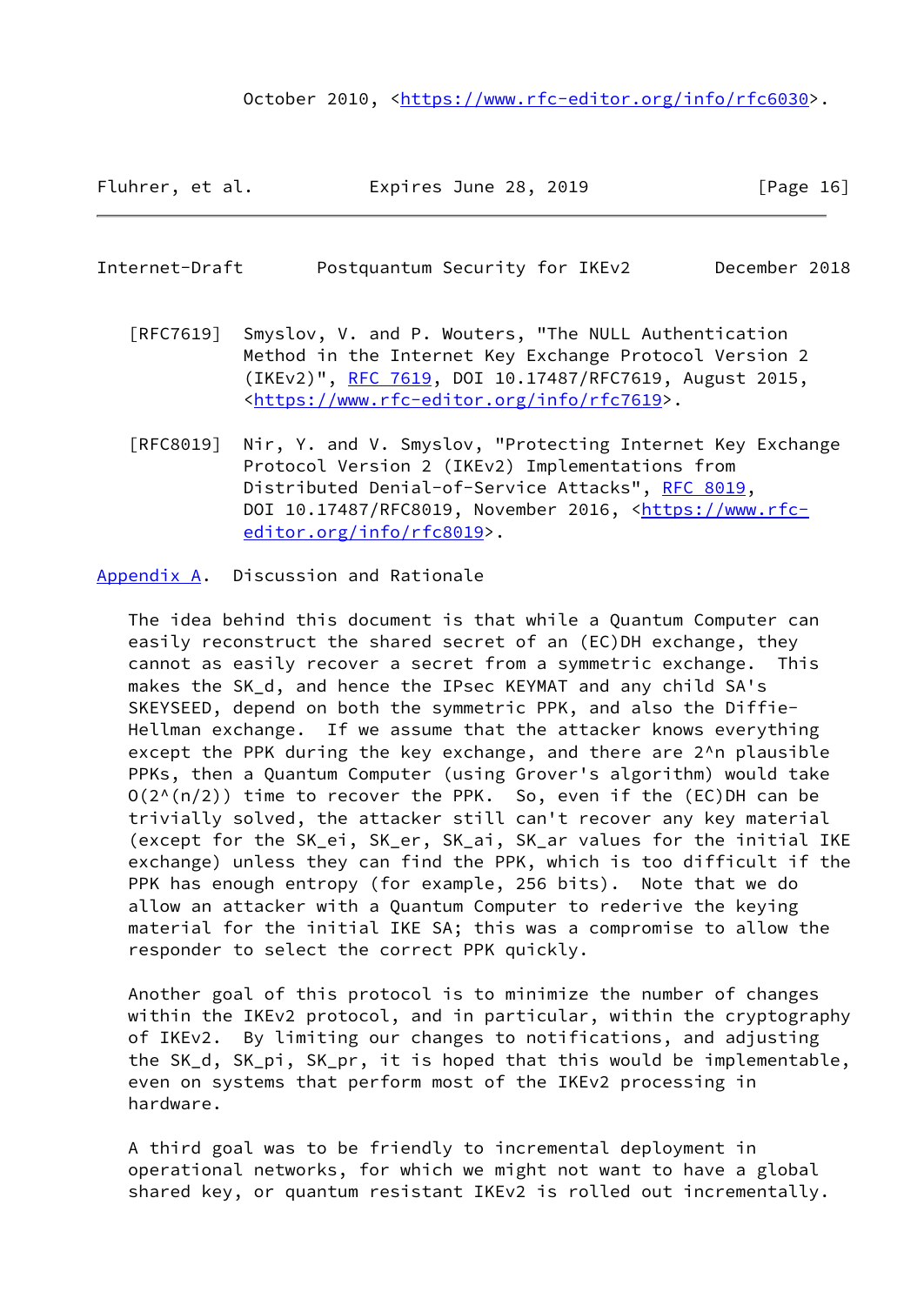This is why we specifically try to allow the PPK to be dependent on the peer, and why we allow the PPK to be configured as optional.

 A fourth goal was to avoid violating any of the security goals of IKEv2.

Fluhrer, et al. **Expires June 28, 2019** [Page 17]

<span id="page-19-1"></span>Internet-Draft Postquantum Security for IKEv2 December 2018

<span id="page-19-0"></span>[Appendix B.](#page-19-0) Acknowledgements

 We would like to thank Tero Kivinen, Paul Wouters, Graham Bartlett, Tommy Pauly, Quynh Dang and the rest of the IPSecME Working Group for their feedback and suggestions for the scheme.

Authors' Addresses

 Scott Fluhrer Cisco Systems

Email: sfluhrer@cisco.com

 David McGrew Cisco Systems

Email: mcgrew@cisco.com

 Panos Kampanakis Cisco Systems

Email: pkampana@cisco.com

 Valery Smyslov ELVIS-PLUS

 Phone: +7 495 276 0211 Email: svan@elvis.ru